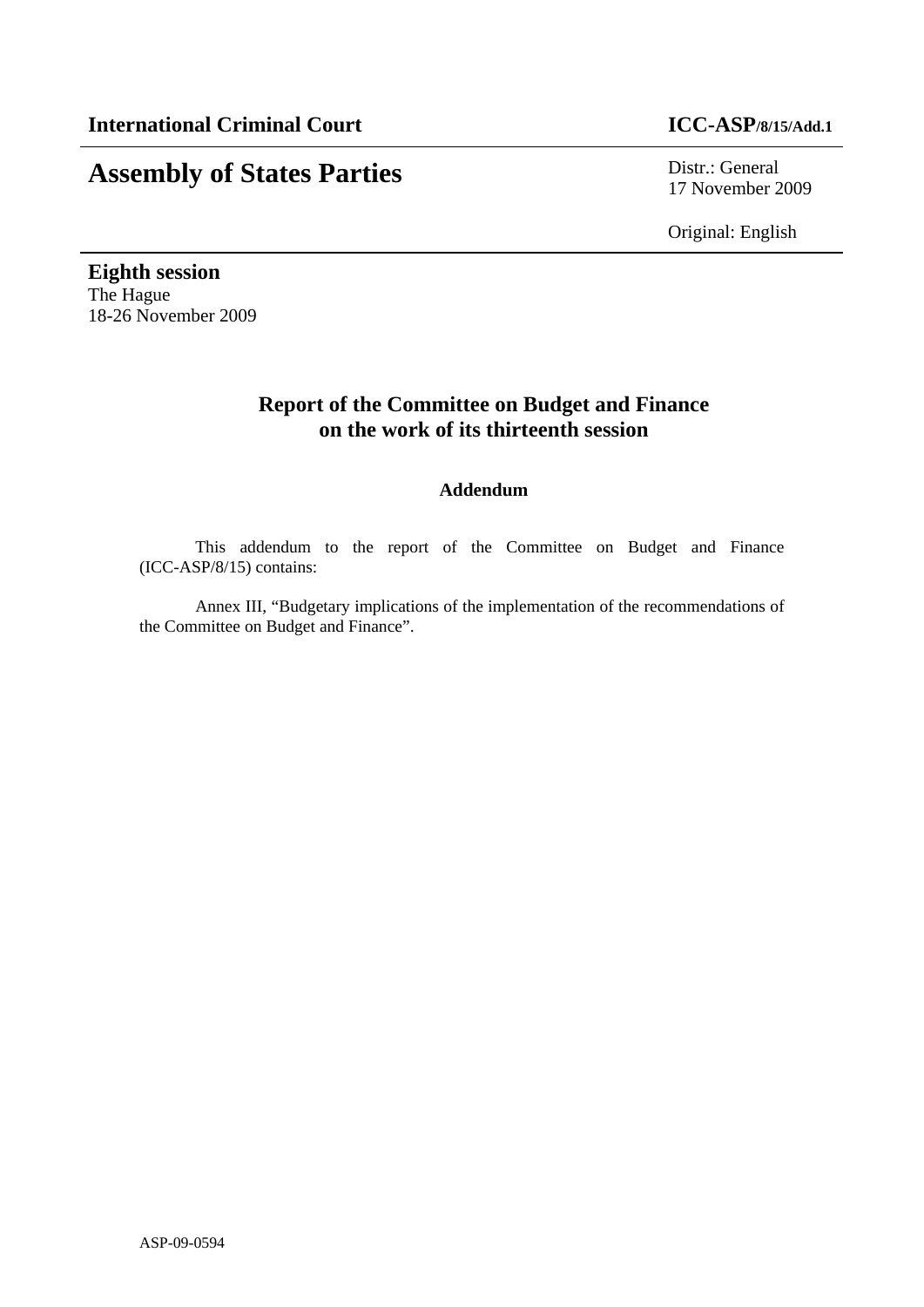# Annex III<br>Budgetary implications of the implementation of the recommendations of the Committee on Budget and Finance<sup>\*</sup><br>Comparison of proposed budget and the recommendations of the Committee on Budget and Finance

*(Changes are indicated in grey)* 

### **TOTAL – ALL MAJOR PROGRAMMES**

|                                     |              | Proposed budget 2010<br>(thousands of euros) |           |          | CBF – Proposed budget 2010<br>(thousands of euros) |           |          | CBF changes<br><i>(thousands of euros)</i> |            |         |
|-------------------------------------|--------------|----------------------------------------------|-----------|----------|----------------------------------------------------|-----------|----------|--------------------------------------------|------------|---------|
| <b>Item</b>                         | <b>Basic</b> | Situation-<br>related                        | Total     | Basic    | Situation-<br>related                              | Total     | Basic    | Situation-<br>related                      | Total      | Percent |
| Judges                              | 5,634.0      |                                              | 5,634.0   | 5,634.0  |                                                    | 5,634.0   |          |                                            |            |         |
| Professional staff                  | 18,985.3     | 21,743.5                                     | 40,728.8  | 18,614.3 | 21,152.4                                           | 39,766.7  | $-371.0$ | $-591.1$                                   | $-962.1$   | $-2.4$  |
| General Service staff               | 10,675.1     | 9,566.1                                      | 20,241.2  | 10,555.1 | 9,423.8                                            | 19,978.9  | $-120.0$ | $-142.3$                                   | $-262.3$   | $-1.3$  |
| Subtotal staff                      | 29,660.4     | 31,309.6                                     | 60,970.0  | 29,169.4 | 30,576.2                                           | 59,745.6  | $-491.0$ | $-733.4$                                   | $-1,224.4$ | $-2.0$  |
| General temporary assistance        | 2,031.2      | 5,047.7                                      | 7,078.9   | 2,294.2  | 5,553.6                                            | 7,847.8   | 263.0    | 505.9                                      | 768.9      | 10.9    |
| Temporary assistance for meetings   | 1,079.7      | 71.1                                         | 1,150.8   | 1,079.7  | 71.1                                               | 1,150.8   |          |                                            |            |         |
| Overtime                            | 252.4        | 137.2                                        | 389.6     | 269.0    | 137.2                                              | 406.2     | 16.6     |                                            | 16.6       | 4.3     |
| Consultants                         | 83.7         | 358.8                                        | 442.5     | 83.7     | 308.8                                              | 392.5     |          | $-50.0$                                    | $-50.0$    | $-11.3$ |
| Subtotal other staff                | 3,447.0      | 5,614.8                                      | 9,061.8   | 3,726.6  | 6,070.7                                            | 9,797.3   | 279.6    | 455.9                                      | 735.5      | 8.1     |
| Travel                              | 1,096.4      | 4,335.3                                      | 5,431.7   | 985.91   | 3,985.8                                            | 4,971.7   | $-110.5$ | $-349.5$                                   | $-460.0$   | $-8.5$  |
| Hospitality                         | 57.0         |                                              | 57.0      | 57.0     |                                                    | 57.0      |          |                                            |            |         |
| Contractual services incl. training | 2,822.7      | 5,039.1                                      | 7,861.8   | 2,768.5  | 4,662.1                                            | 7,430.6   | $-54.2$  | $-377.0$                                   | $-431.2$   | $-5.5$  |
| General operating expenses          | 6,139.5      | 5,910.3                                      | 12,049.8  | 7,221.1  | 5,910.3                                            | 13,131.4  | 1,081.6  |                                            | 1,081.6    | 9.0     |
| Supplies and materials              | 759.5        | 451.8                                        | 1,211.3   | 759.5    | 451.8                                              | 1,211.3   |          |                                            |            |         |
| Furniture and equipment             | 436.5        | 266.2                                        | 702.7     | 436.5    | 266.2                                              | 702.7     |          |                                            |            |         |
| Subtotal non-staff                  | 11,311.6     | 16,002.7                                     | 27,314.3  | 12,228.5 | 15,276.2                                           | 27,504.7  | 916.9    | $-726.5$                                   | 190.4      | 0.7     |
| <b>Total</b>                        | 50,053.0     | 52,927.1                                     | 102,980.1 | 50,758.5 | 51,923.1                                           | 102,681.6 | 705.5    | $-1,004.0$                                 | $-298.5$   | $-0.3$  |
|                                     |              |                                              |           |          |                                                    |           |          |                                            |            |         |
| Distributed maintenance             |              |                                              |           |          |                                                    |           |          |                                            |            |         |

<sup>∗</sup> As recommended by the Committee on Budget and Finance, costs relating to the Review Conference, excluding travel costs, have been added into the appropriate programmes.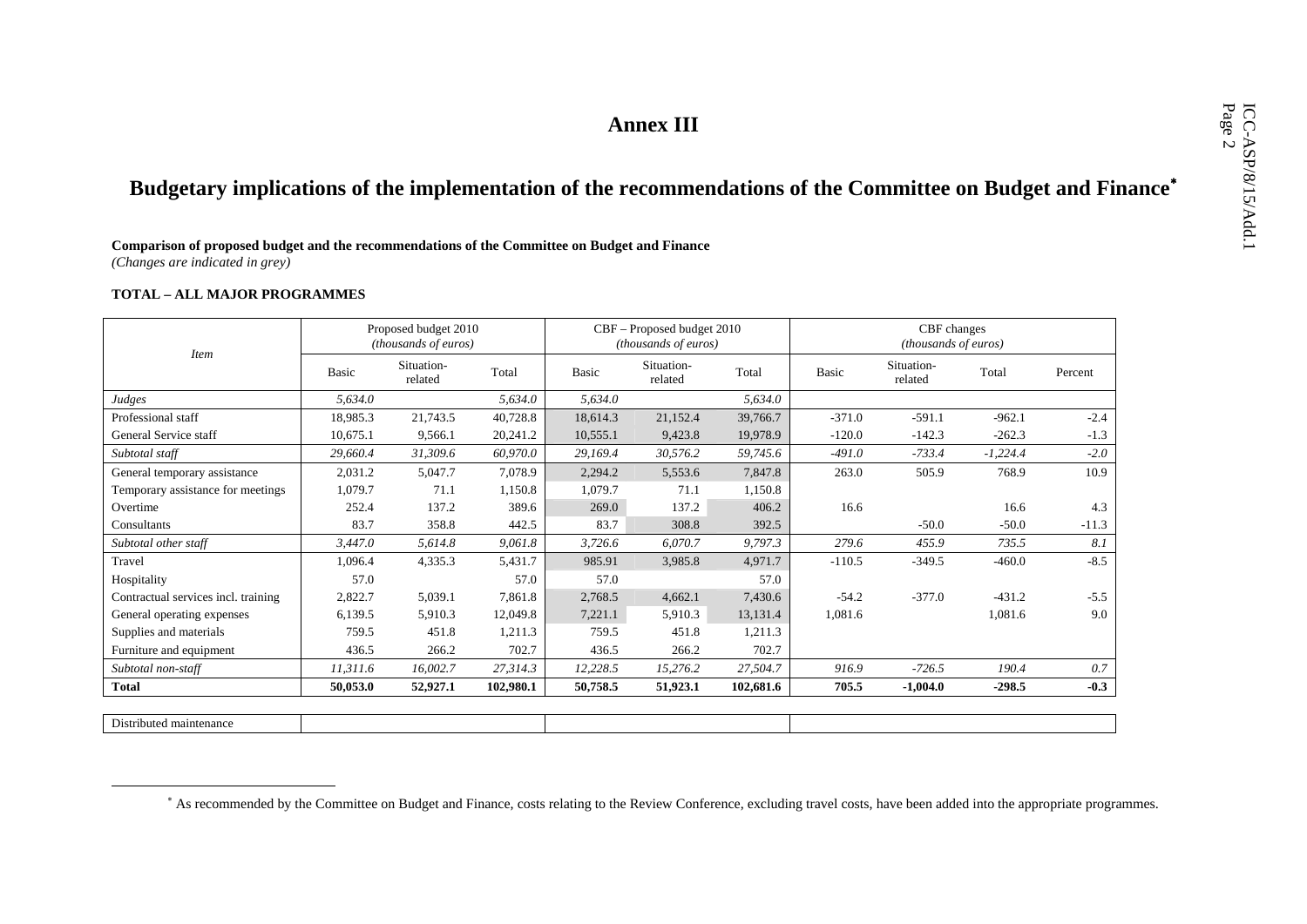| <i>Item</i>           |                   | Proposed budget 2010<br>(thousands of euros) |       |              | CBF – Proposed budget 2010<br>(thousands of euros) |       | CBF changes<br><i>(thousands of euros)</i> |                       |       |         |  |
|-----------------------|-------------------|----------------------------------------------|-------|--------------|----------------------------------------------------|-------|--------------------------------------------|-----------------------|-------|---------|--|
|                       | Basic             | Situation-<br>related                        | Total | <b>Basic</b> | Situation-<br>related                              | Total | Basic                                      | Situation-<br>related | Total | Percent |  |
| Professional staff    | 176               | 227                                          | 403   | 172          | 220                                                | 392   | -4                                         |                       | $-11$ | $-2.7$  |  |
| General Service staff | 175               | 203                                          | 378   | 172          | 200                                                | 372   |                                            |                       | -6    | $-1.6$  |  |
| <b>Total staff</b>    | 781<br>430<br>351 |                                              |       | 344          | 420                                                | 764   |                                            | $-10$                 | $-17$ | $-2.2$  |  |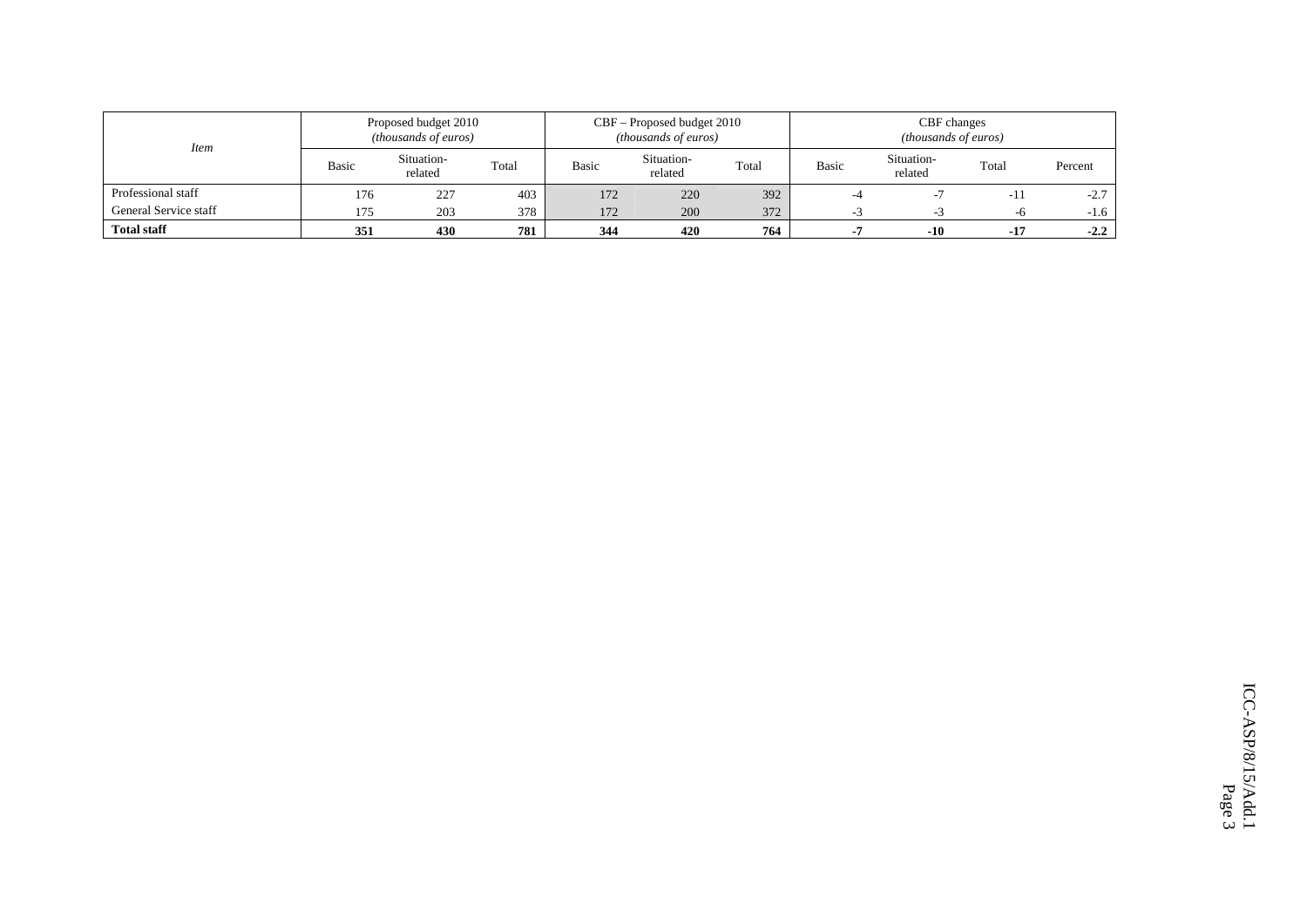# Comparison of proposed budget and the recommendations of the Committee on Budget and Finance (Changes are indicated in grey)<br>
1. Major Programme I – Judiciary

| <i>Item</i>                         |         | Proposed budget 2010<br>(thousands of euros) |          |         | CBF – Proposed budget 2010<br>(thousands of euros) |          |          | CBF changes<br>(thousands of euros) |          |         |
|-------------------------------------|---------|----------------------------------------------|----------|---------|----------------------------------------------------|----------|----------|-------------------------------------|----------|---------|
|                                     | Basic   | Situation-<br>related                        | Total    | Basic   | Situation-<br>related                              | Total    | Basic    | Situation-<br>related               | Total    | Percent |
| Judges                              | 5,634.0 |                                              | 5,634.0  | 5,634.0 |                                                    | 5,634.0  |          |                                     |          |         |
| Professional staff                  | 2,942.4 | 454.5                                        | 3,396.9  | 2,748.8 | 454.5                                              | 3,203.3  | $-193.6$ |                                     | $-193.6$ | $-5.7$  |
| General Service staff               | 797.7   | 180.0                                        | 977.7    | 797.7   | 180.0                                              | 977.7    |          |                                     |          |         |
| Subtotal staff                      | 3,740.1 | 634.5                                        | 4,374.6  | 3,546.5 | 634.5                                              | 4,181.0  | $-193.6$ |                                     | $-193.6$ | $-4.4$  |
| General temporary assistance        | 134.5   |                                              | 134.5    | 242.0   |                                                    | 242.0    | 107.5    |                                     | 107.5    | 79.9    |
| Temporary staff for meetings        |         |                                              |          |         |                                                    |          |          |                                     |          |         |
| Overtime                            |         |                                              |          |         |                                                    |          |          |                                     |          |         |
| Consultants                         | 16.2    |                                              | 16.2     | 16.2    |                                                    | 16.2     |          |                                     |          |         |
| Subtotal other staff                | 150.7   |                                              | 150.7    | 258.2   |                                                    | 258.2    | 107.5    |                                     | 107.5    | 71.3    |
| Travel                              | 192.2   | 31.2                                         | 223.4    | 263.0   | 28.1                                               | 291.1    | 70.8     | $-3.1$                              | 67.7     | 30.3    |
| Hospitality                         | 17.0    |                                              | 17.0     | 17.0    |                                                    | 17.0     |          |                                     |          |         |
| Contractual services incl. training | 22.8    |                                              | 22.8     | 20.5    |                                                    | 20.5     | $-2.3$   |                                     | $-2.3$   | $-10.0$ |
| General operating expenses          | 73.6    |                                              | 73.6     | 55.9    |                                                    | 55.9     | $-17.7$  |                                     | $-17.7$  | $-24.0$ |
| Supplies and materials              | 5.0     |                                              | 5.0      | 5.0     |                                                    | 5.0      |          |                                     |          |         |
| Furniture and equipment             |         |                                              |          |         |                                                    |          |          |                                     |          |         |
| Subtotal non-staff                  | 310.6   | 31.2                                         | 341.8    | 361.4   | 28.1                                               | 389.5    | 50.8     | $-3.1$                              | 47.7     | 13.9    |
| <b>Total</b>                        | 9,835.4 | 665.7                                        | 10,501.1 | 9,800.1 | 662.6                                              | 10,462.7 | $-35.3$  | $-3.1$                              | $-38.4$  | $-0.4$  |
| Distributed maintenance             | 119.3   | 22.4                                         | 141.7    | 119.3   | 22.4                                               | 141.7    |          |                                     |          |         |

| <i>Item</i>           |       | Proposed budget 2010<br><i>(thousands of euros)</i> |       |       | CBF – Proposed budget 2010<br>(thousands of euros) |       | CBF changes<br><i>(thousands of euros)</i> |                       |       |         |  |
|-----------------------|-------|-----------------------------------------------------|-------|-------|----------------------------------------------------|-------|--------------------------------------------|-----------------------|-------|---------|--|
|                       | Basic | Situation-<br>related                               | Total | Basic | Situation-<br>related                              | Total | Basic                                      | Situation-<br>related | Total | Percent |  |
| Professional staff    | 30    |                                                     | 34    | 28    |                                                    | 32    |                                            |                       | $-L$  | $-5.9$  |  |
| General Service staff |       |                                                     | 16    |       |                                                    | 16    |                                            |                       |       |         |  |
| <b>Total staff</b>    | 43    |                                                     | 50    |       |                                                    | 48    |                                            |                       |       | $-4.0$  |  |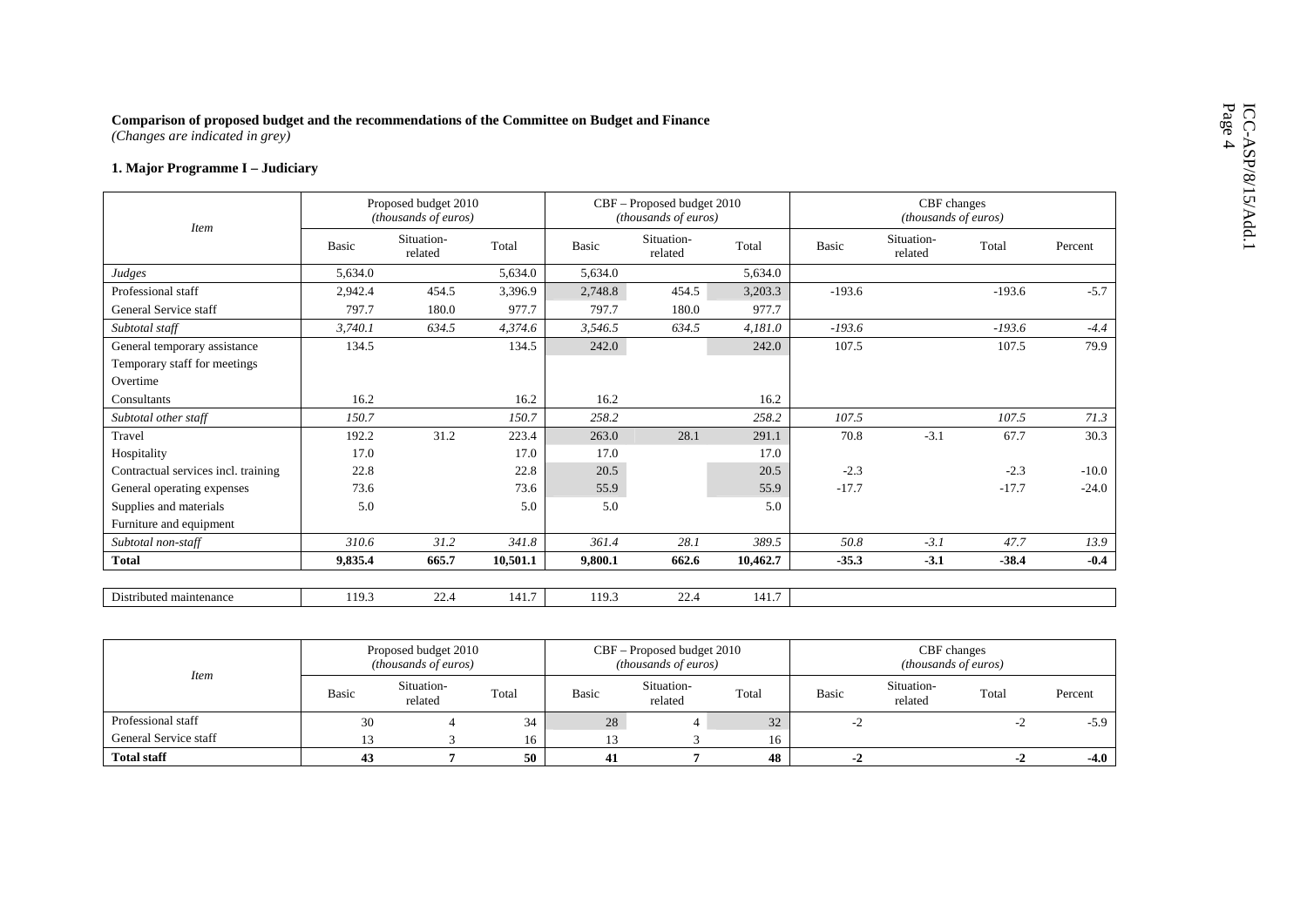*(Changes are indicated in grey)* 

# **1.1 Programme 1100 – The Presidency**

| <b>Basic</b> | Situation-<br>related | Total   | Basic                                                | Situation-<br>related | Total   | Basic                                                      | Situation-<br>related | Total   | Percent                             |
|--------------|-----------------------|---------|------------------------------------------------------|-----------------------|---------|------------------------------------------------------------|-----------------------|---------|-------------------------------------|
| 1,037.5      |                       | 1,037.5 | 1,037.5                                              |                       | 1,037.5 |                                                            |                       |         |                                     |
| 804.0        |                       | 804.0   | 707.2                                                |                       | 707.2   | $-96.8$                                                    |                       | $-96.8$ | $-12.0$                             |
| 257.7        |                       | 257.7   | 257.7                                                |                       | 257.7   |                                                            |                       |         |                                     |
| 1,061.7      |                       | 1,061.7 | 964.9                                                |                       | 964.9   | $-96.8$                                                    |                       | $-96.8$ | $-9.1$                              |
| 53.8         |                       | 53.8    | 161.3                                                |                       | 161.3   | 107.5                                                      |                       | 107.5   | 199.8                               |
|              |                       |         |                                                      |                       |         |                                                            |                       |         |                                     |
|              |                       |         |                                                      |                       |         |                                                            |                       |         |                                     |
| 16.2         |                       | 16.2    | 16.2                                                 |                       | 16.2    |                                                            |                       |         |                                     |
| 70.0         |                       | 70.0    | 177.5                                                |                       | 177.5   | 107.5                                                      |                       | 107.5   | 153.6                               |
| 103.6        |                       | 103.6   | 183.2                                                |                       | 183.2   | 79.6                                                       |                       | 79.6    | 76.9                                |
| 15.0         |                       | 15.0    | 15.0                                                 |                       | 15.0    |                                                            |                       |         |                                     |
| 5.9          |                       | 5.9     | 5.3                                                  |                       | 5.3     | $-0.6$                                                     |                       | $-0.6$  | $-10.0$                             |
|              |                       |         |                                                      |                       |         |                                                            |                       |         |                                     |
|              |                       |         |                                                      |                       |         |                                                            |                       |         |                                     |
|              |                       |         |                                                      |                       |         |                                                            |                       |         |                                     |
| 124.5        |                       | 124.5   | 203.6                                                |                       | 203.6   | 79.1                                                       |                       | 79.1    | 63.5                                |
| 2,293.7      |                       | 2,293.7 | 2,383.5                                              |                       | 2,383.5 | 89.8                                                       |                       | 89.8    | 3.9                                 |
|              |                       |         |                                                      |                       |         |                                                            |                       |         |                                     |
|              | 33.3                  |         | Proposed budget 2010<br>(thousands of euros)<br>33.3 | 33.3                  |         | CBF - Proposed budget 2010<br>(thousands of euros)<br>33.3 |                       |         | CBF changes<br>(thousands of euros) |

|                       |       | Proposed budget 2010<br><i>(thousands of euros)</i> |       |       | CBF – Proposed budget 2010<br>(thousands of euros) |       | CBF changes<br><i>(thousands of euros)</i> |                       |       |         |  |
|-----------------------|-------|-----------------------------------------------------|-------|-------|----------------------------------------------------|-------|--------------------------------------------|-----------------------|-------|---------|--|
| <i>Item</i>           | Basic | Situation-<br>related                               | Total | Basic | Situation-<br>related                              | Total | Basic                                      | Situation-<br>related | Total | Percent |  |
| Professional staff    |       |                                                     |       |       |                                                    |       |                                            |                       |       | $-12.5$ |  |
| General Service staff |       |                                                     |       |       |                                                    |       |                                            |                       |       |         |  |
| <b>Total staff</b>    |       |                                                     | 12    |       |                                                    |       |                                            |                       |       | $-8.3$  |  |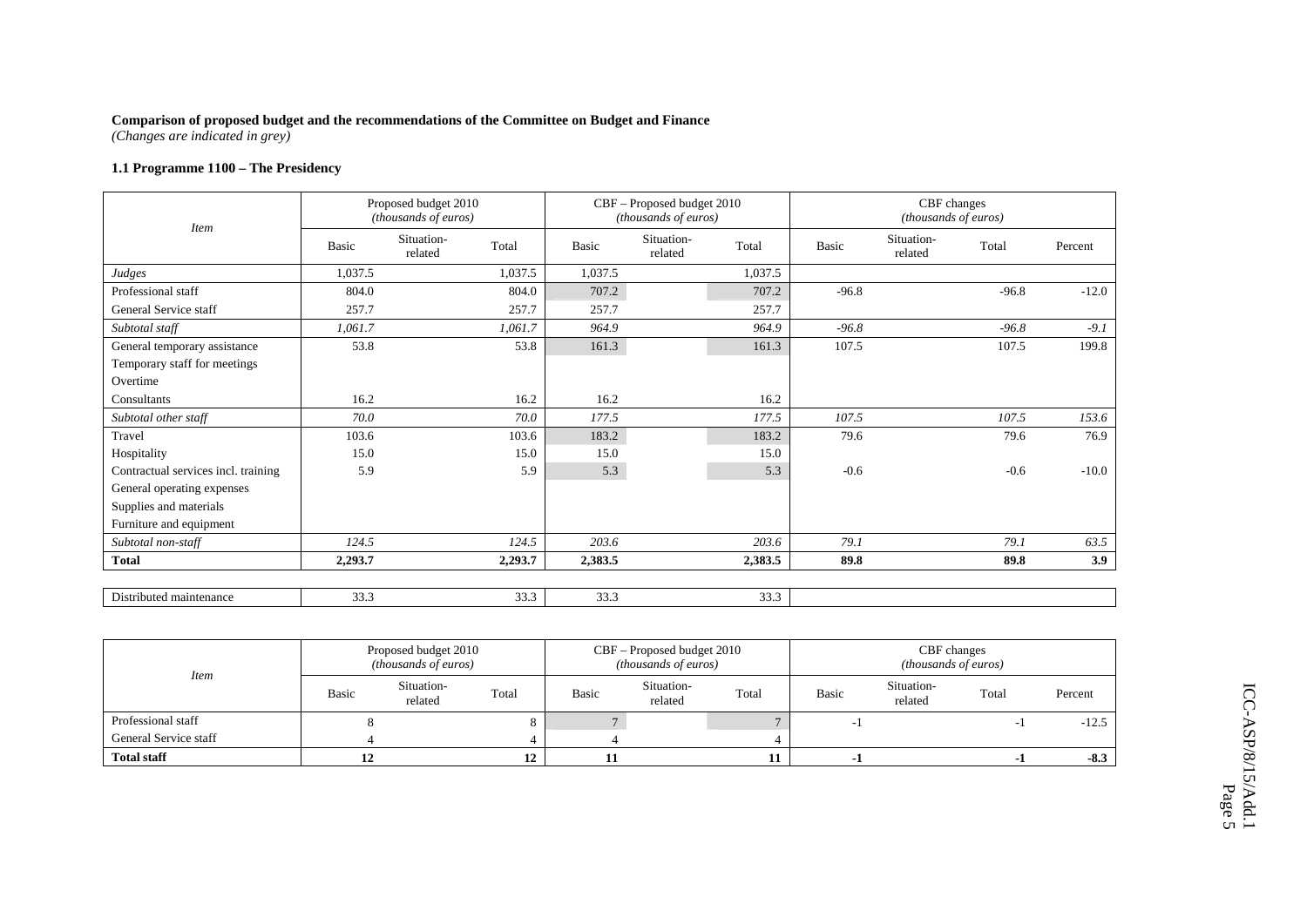# Comparison of proposed budget and the recommendations of the Committee on Budget and Finance (Changes are indicated in grey)<br>1.2 Programme  $1200$  – Chambers

| <b>Item</b>                         |              | Proposed budget 2010<br>(thousands of euros) |         |              | CBF - Proposed budget 2010<br>(thousands of euros) |         |        | CBF changes<br>(thousands of euros) |         |         |
|-------------------------------------|--------------|----------------------------------------------|---------|--------------|----------------------------------------------------|---------|--------|-------------------------------------|---------|---------|
|                                     | <b>Basic</b> | Situation-<br>related                        | Total   | <b>Basic</b> | Situation-<br>related                              | Total   | Basic  | Situation-<br>related               | Total   | Percent |
| Judges                              | 4,596.5      |                                              | 4,596.5 | 4,596.5      |                                                    | 4,596.5 |        |                                     |         |         |
| Professional staff                  | 1,902.2      | 454.5                                        | 2,356.7 | 1,902.2      | 454.5                                              | 2,356.7 |        |                                     |         |         |
| General Service staff               | 480.0        | 180.0                                        | 660.0   | 480.0        | 180.0                                              | 660.0   |        |                                     |         |         |
| Subtotal staff                      | 2,382.2      | 634.5                                        | 3,016.7 | 2,382.2      | 634.5                                              | 3,016.7 |        |                                     |         |         |
| General temporary assistance        | 53.8         |                                              | 53.8    | 53.8         |                                                    | 53.8    |        |                                     |         |         |
| Temporary assistance for meetings   |              |                                              |         |              |                                                    |         |        |                                     |         |         |
| Overtime                            |              |                                              |         |              |                                                    |         |        |                                     |         |         |
| Consultants                         |              |                                              |         |              |                                                    |         |        |                                     |         |         |
| Subtotal other staff                | 53.8         |                                              | 53.8    | 53.8         |                                                    | 53.8    |        |                                     |         |         |
| Travel                              | 79.2         | 31.2                                         | 110.4   | 71.3         | 28.1                                               | 99.4    | $-7.9$ | $-3.1$                              | $-11.0$ | $-10.0$ |
| Hospitality                         | 1.0          |                                              | 1.0     | 1.0          |                                                    | 1.0     |        |                                     |         |         |
| Contractual services incl. training | 16.9         |                                              | 16.9    | 15.2         |                                                    | 15.2    | $-1.7$ |                                     | $-1.7$  | $-10.0$ |
| General operating expenses          |              |                                              |         |              |                                                    |         |        |                                     |         |         |
| Supplies and materials              |              |                                              |         |              |                                                    |         |        |                                     |         |         |
| Furniture and equipment             |              |                                              |         |              |                                                    |         |        |                                     |         |         |
| Subtotal non-staff                  | 97.1         | 31.2                                         | 128.3   | 87.5         | 28.1                                               | 115.6   | $-9.6$ | $-3.1$                              | $-12.7$ | $-9.9$  |
| <b>Total</b>                        | 7,129.6      | 665.7                                        | 7,795.3 | 7,120.0      | 662.6                                              | 7,782.6 | $-9.6$ | $-3.1$                              | $-12.7$ | $-0.2$  |
|                                     |              |                                              |         |              |                                                    |         |        |                                     |         |         |
| Distributed maintenance             | 77.7         | 22.4                                         | 100.1   | 77.7         | 22.4                                               | 100.1   |        |                                     |         |         |

| <b>Item</b>           |                                         | Proposed budget 2010<br>( <i>thousands of euros</i> ) |    |       | CBF – Proposed budget 2010<br>( <i>thousands of euros</i> ) |       | CBF changes<br><i>(thousands of euros)</i> |                       |       |         |  |
|-----------------------|-----------------------------------------|-------------------------------------------------------|----|-------|-------------------------------------------------------------|-------|--------------------------------------------|-----------------------|-------|---------|--|
|                       | Situation-<br>Total<br>Basic<br>related |                                                       |    | Basic | Situation-<br>related                                       | Total | Basic                                      | Situation-<br>related | Total | Percent |  |
| Professional staff    | 20                                      |                                                       | 24 | 20    |                                                             | 24    |                                            |                       |       |         |  |
| General Service staff |                                         |                                                       |    |       |                                                             | 11    |                                            |                       |       |         |  |
| <b>Total staff</b>    | 28                                      |                                                       | 35 | 28    |                                                             | 35    |                                            |                       |       |         |  |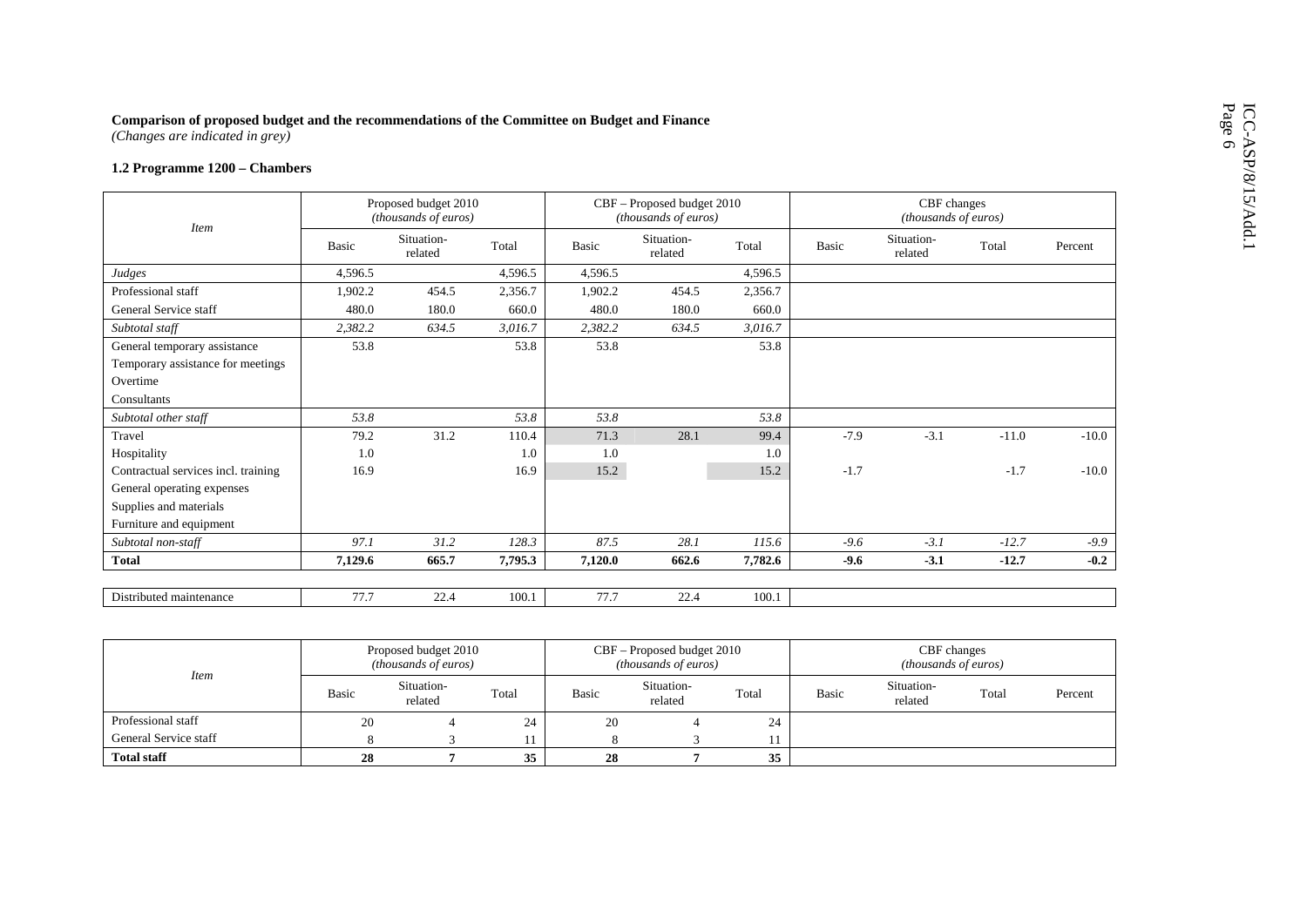*(Changes are indicated in grey)* 

# **1.3 Programme 1300 – New York Liaison Office**

| <b>Item</b>                         |       | Proposed budget 2010<br>(thousands of euros) |       |       | CBF - Proposed budget 2010<br>(thousands of euros) |       |          |                       | CBF changes<br>(thousands of euros) |         |
|-------------------------------------|-------|----------------------------------------------|-------|-------|----------------------------------------------------|-------|----------|-----------------------|-------------------------------------|---------|
|                                     | Basic | Situation-<br>related                        | Total | Basic | Situation-<br>related                              | Total | Basic    | Situation-<br>related | Total                               | Percent |
| Judges                              |       |                                              |       |       |                                                    |       |          |                       |                                     |         |
| Professional staff                  | 236.2 |                                              | 236.2 | 139.4 |                                                    | 139.4 | $-96.8$  |                       | $-96.8$                             | $-41.0$ |
| General Service staff               | 60.0  |                                              | 60.0  | 60.0  |                                                    | 60.0  |          |                       |                                     |         |
| Subtotal staff                      | 296.2 |                                              | 296.2 | 199.4 |                                                    | 199.4 | $-96.8$  |                       | $-96.8$                             | $-32.7$ |
| General temporary assistance        | 26.9  |                                              | 26.9  | 26.9  |                                                    | 26.9  |          |                       |                                     |         |
| Temporary assistance for meetings   |       |                                              |       |       |                                                    |       |          |                       |                                     |         |
| Overtime                            |       |                                              |       |       |                                                    |       |          |                       |                                     |         |
| Consultants                         |       |                                              |       |       |                                                    |       |          |                       |                                     |         |
| Subtotal other staff                | 26.9  |                                              | 26.9  | 26.9  |                                                    | 26.9  |          |                       |                                     |         |
| Travel                              | 9.4   |                                              | 9.4   | 8.5   |                                                    | 8.5   | $-0.9$   |                       | $-0.9$                              | $-10.0$ |
| Hospitality                         | 1.0   |                                              | 1.0   | 1.0   |                                                    | 1.0   |          |                       |                                     |         |
| Contractual services incl. training |       |                                              |       |       |                                                    |       |          |                       |                                     |         |
| General operating expenses          | 73.6  |                                              | 73.6  | 55.9  |                                                    | 55.9  | $-17.7$  |                       | $-17.7$                             | $-24.0$ |
| Supplies and materials              | 5.0   |                                              | 5.0   | 5.0   |                                                    | 5.0   |          |                       |                                     |         |
| Furniture and equipment             |       |                                              |       |       |                                                    |       |          |                       |                                     |         |
| Subtotal non-staff                  | 89.0  |                                              | 89.0  | 70.4  |                                                    | 70.4  | $-18.6$  |                       | $-18.6$                             | $-20.9$ |
| <b>Total</b>                        | 412.1 |                                              | 412.1 | 296.7 |                                                    | 296.7 | $-115.4$ |                       | $-115.4$                            | $-28.0$ |
| Distributed maintenance             | 8.3   |                                              | 8.3   | 8.3   |                                                    | 8.3   |          |                       |                                     |         |

| <i>Item</i>           |       | Proposed budget 2010<br><i>(thousands of euros)</i> |       |       | CBF – Proposed budget 2010<br><i>(thousands of euros)</i> |       | CBF changes<br><i>(thousands of euros)</i> |                       |                          |         |  |
|-----------------------|-------|-----------------------------------------------------|-------|-------|-----------------------------------------------------------|-------|--------------------------------------------|-----------------------|--------------------------|---------|--|
|                       | Basic | Situation-<br>related                               | Total | Basic | Situation-<br>related                                     | Total | Basic                                      | Situation-<br>related | Total                    | Percent |  |
| Professional staff    |       |                                                     |       |       |                                                           |       |                                            |                       | $\overline{\phantom{a}}$ | $-50.0$ |  |
| General Service staff |       |                                                     |       |       |                                                           |       |                                            |                       |                          |         |  |
| <b>Total staff</b>    |       |                                                     |       |       |                                                           |       |                                            |                       |                          | $-33.3$ |  |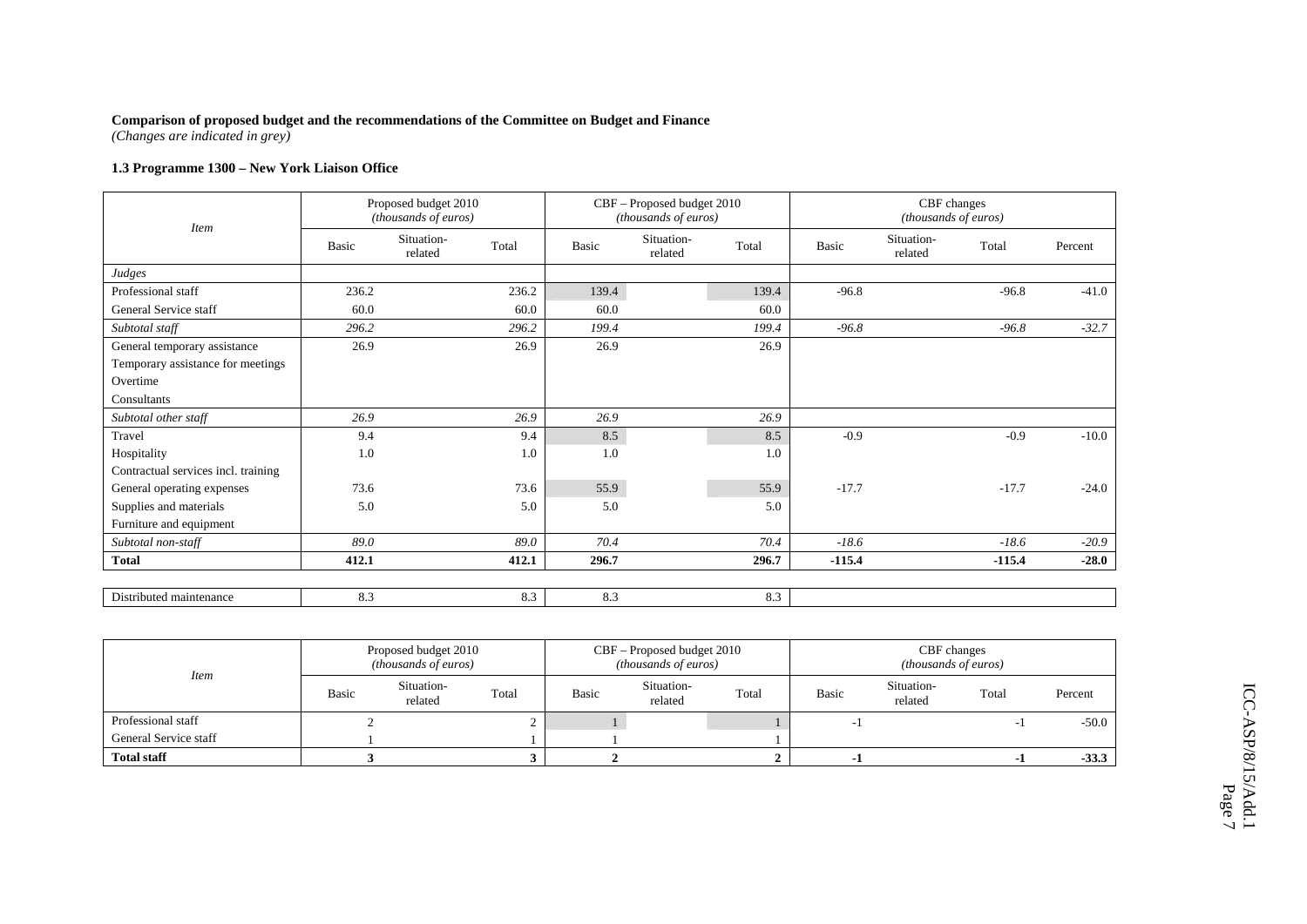| Comparison of proposed budget and the recommendations of the Committee on Budget and Finance<br>(Changes are indicated in grey) |              |                                              |          |         |                                                    |          |         |                                     |          |         |
|---------------------------------------------------------------------------------------------------------------------------------|--------------|----------------------------------------------|----------|---------|----------------------------------------------------|----------|---------|-------------------------------------|----------|---------|
| 2. Major Programme II - Office of the Prosecutor                                                                                |              |                                              |          |         |                                                    |          |         |                                     |          |         |
|                                                                                                                                 |              | Proposed budget 2010<br>(thousands of euros) |          |         | CBF - Proposed budget 2010<br>(thousands of euros) |          |         | CBF changes<br>(thousands of euros) |          |         |
| <b>Item</b>                                                                                                                     | <b>Basic</b> | Situation-<br>related                        | Total    | Basic   | Situation-<br>related                              | Total    | Basic   | Situation-<br>related               | Total    | Percent |
| Professional staff                                                                                                              | 3,704.2      | 11,806.4                                     | 15,510.6 | 3,704.2 | 11,806.4                                           | 15,510.6 |         |                                     |          |         |
| General Service staff                                                                                                           | 1.000.4      | 2,947.2                                      | 3,947.6  | 1,000.4 | 2,947.2                                            | 3,947.6  |         |                                     |          |         |
| Subtotal staff                                                                                                                  | 4,704.6      | 14,753.6                                     | 19,458.2 | 4,704.6 | 14,753.6                                           | 19,458.2 |         |                                     |          |         |
| General temporary assistance                                                                                                    | 37.0         | 4,185.7                                      | 4,222.7  | 37.0    | 4,185.7                                            | 4,222.7  |         |                                     |          |         |
| Temporary assistance for meetings                                                                                               |              |                                              |          |         |                                                    |          |         |                                     |          |         |
| Overtime                                                                                                                        | 15.0         |                                              | 15.0     | 15.0    |                                                    | 15.0     |         |                                     |          |         |
| Consultants                                                                                                                     |              | 105.2                                        | 105.2    |         | 105.2                                              | 105.2    |         |                                     |          |         |
| Subtotal other staff                                                                                                            | 52.0         | 4.290.9                                      | 4,342.9  | 52.0    | 4,290.9                                            | 4,342.9  |         |                                     |          |         |
| Travel                                                                                                                          | 202.4        | 2,302.8                                      | 2,505.2  | 182.2   | 2,072.5                                            | 2,254.7  | $-20.2$ | $-230.3$                            | $-250.5$ | $-10.0$ |
| Hospitality                                                                                                                     | 10.0         |                                              | 10.0     | 10.0    |                                                    | 10.0     |         |                                     |          |         |
| Contractual services incl. training                                                                                             | 51.2         | 314.5                                        | 365.7    | 48.6    | 308.3                                              | 356.9    | $-2.6$  | $-6.2$                              | $-8.8$   | $-2.4$  |
| General operating expenses                                                                                                      |              | 274.6                                        | 274.6    |         | 274.6                                              | 274.6    |         |                                     |          |         |
| Supplies and materials                                                                                                          | 53.0         | 48.0                                         | 101.0    | 53.0    | 48.0                                               | 101.0    |         |                                     |          |         |
| Furniture and equipment                                                                                                         |              | 30.0                                         | 30.0     |         | 30.0                                               | 30.0     |         |                                     |          |         |
| Subtotal non-staff                                                                                                              | 316.6        | 2,969.9                                      | 3,286.5  | 293.7   | 2,733.4                                            | 3,027.2  | $-22.9$ | $-236.5$                            | $-259.3$ | $-7.9$  |
| <b>Total</b>                                                                                                                    | 5,073.2      | 22,014.4                                     | 27,087.6 | 5,050.3 | 21,777.9                                           | 26,828.3 | $-22.9$ | $-236.5$                            | $-259.3$ | $-1.0$  |
|                                                                                                                                 |              |                                              |          |         |                                                    |          |         |                                     |          |         |
| Distributed maintenance                                                                                                         | 133.1        | 544.7                                        | 677.8    | 133.1   | 544.7                                              | 677.8    |         |                                     |          |         |
|                                                                                                                                 |              |                                              |          |         |                                                    |          |         |                                     |          |         |

| <i>Item</i>           |       | Proposed budget 2010<br><i>(thousands of euros)</i> |       |       | CBF – Proposed budget 2010<br><i>(thousands of euros)</i> |       | CBF changes<br>( <i>thousands of euros</i> ) |                       |       |         |  |
|-----------------------|-------|-----------------------------------------------------|-------|-------|-----------------------------------------------------------|-------|----------------------------------------------|-----------------------|-------|---------|--|
|                       | Basic | Situation-<br>related                               | Total | Basic | Situation-<br>related                                     | Total | Basic                                        | Situation-<br>related | Total | Percent |  |
| Professional staff    | 32    | 122                                                 | 154   | 32    | 122                                                       | 154   |                                              |                       |       |         |  |
| General Service staff | 16    | 48                                                  | 64    | 16    | 48                                                        | 64    |                                              |                       |       |         |  |
| <b>Total staff</b>    | 48    | 170                                                 | 218   | 48    | 170                                                       | 218   |                                              |                       |       |         |  |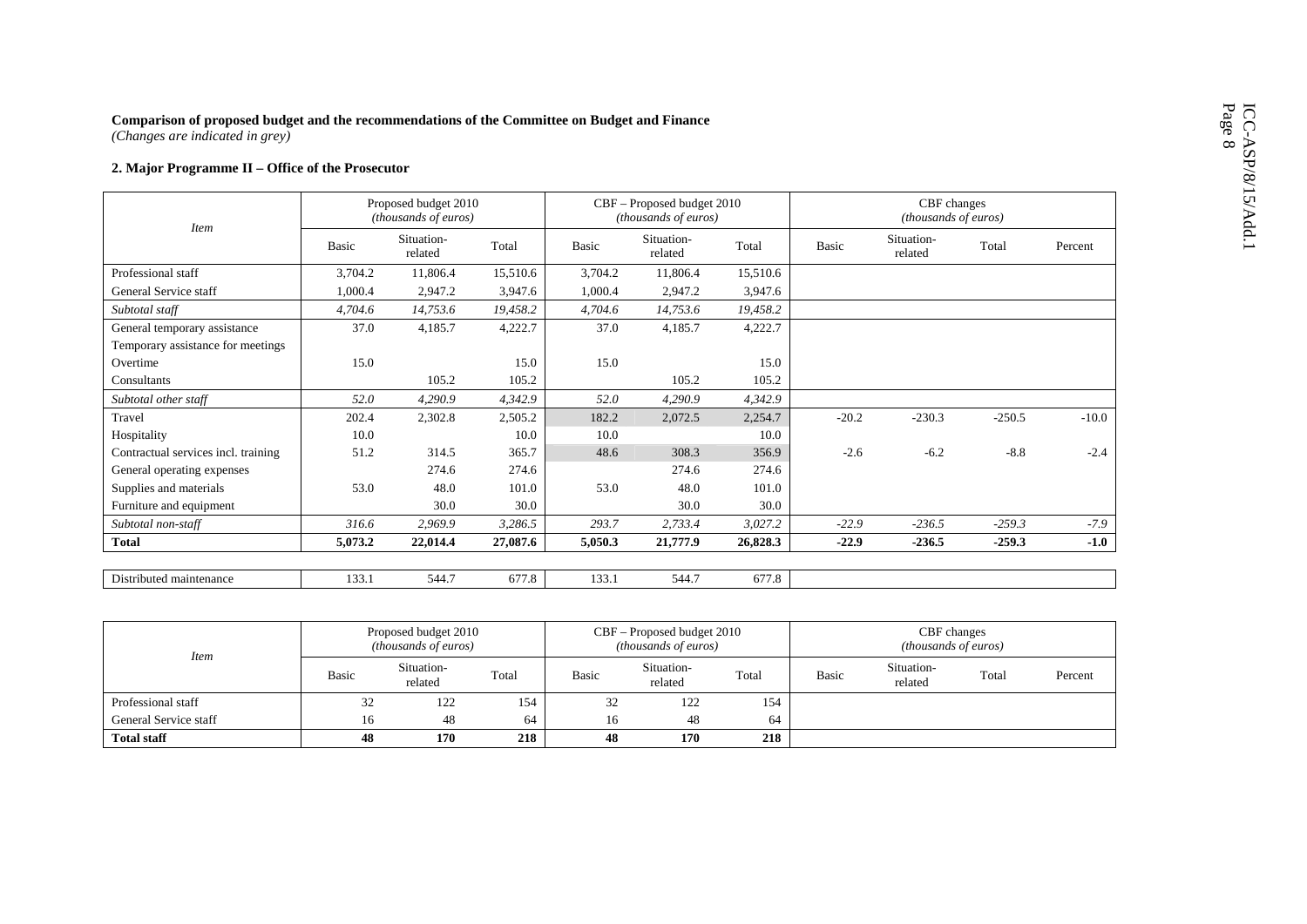*(Changes are indicated in grey)* 

### **2.1 Programme 2100 – The Prosecutor**

|                                     |         | Proposed budget 2010<br>(thousands of euros) |         |         | CBF - Proposed budget 2010<br>(thousands of euros) |         | CBF changes<br>(thousands of euros) |                       |         |         |  |
|-------------------------------------|---------|----------------------------------------------|---------|---------|----------------------------------------------------|---------|-------------------------------------|-----------------------|---------|---------|--|
| <i>Item</i>                         | Basic   | Situation-<br>related                        | Total   | Basic   | Situation-<br>related                              | Total   | Basic                               | Situation-<br>related | Total   | Percent |  |
| Professional staff                  | 2,063.4 | 425.7                                        | 2,489.1 | 2,063.4 | 425.7                                              | 2,489.1 |                                     |                       |         |         |  |
| General Service staff               | 632.0   | 675.4                                        | 1,307.4 | 632.0   | 675.4                                              | 1,307.4 |                                     |                       |         |         |  |
| Subtotal staff                      | 2,695.4 | 1,101.1                                      | 3,796.5 | 2,695.4 | 1,101.1                                            | 3,796.5 |                                     |                       |         |         |  |
| General temporary assistance        | 37.0    | 1,533.8                                      | 1,570.8 | 37.0    | 1,533.8                                            | 1,570.8 |                                     |                       |         |         |  |
| Temporary assistance for meetings   |         |                                              |         |         |                                                    |         |                                     |                       |         |         |  |
| Overtime                            | 15.0    |                                              | 15.0    | 15.0    |                                                    | 15.0    |                                     |                       |         |         |  |
| Consultants                         |         | 105.2                                        | 105.2   |         | 105.2                                              | 105.2   |                                     |                       |         |         |  |
| Subtotal other staff                | 52.0    | 1,639.0                                      | 1,691.0 | 52.0    | 1,639.0                                            | 1,691.0 |                                     |                       |         |         |  |
| Travel                              | 107.6   | 446.7                                        | 554.3   | 96.8    | 402.0                                              | 498.9   | $-10.8$                             | $-44.7$               | $-55.4$ | $-10.0$ |  |
| Hospitality                         | 10.0    |                                              | 10.0    | 10.0    |                                                    | 10.0    |                                     |                       |         |         |  |
| Contractual services incl. training | 51.2    | 254.5                                        | 305.7   | 48.6    | 248.3                                              | 296.9   | $-2.6$                              | $-6.2$                | $-8.8$  | $-2.9$  |  |
| General operating expenses          |         | 10.0                                         | 10.0    |         | 10.0                                               | 10.0    |                                     |                       |         |         |  |
| Supplies and materials              | 53.0    | 28.0                                         | 81.0    | 53.0    | 28.0                                               | 81.0    |                                     |                       |         |         |  |
| Furniture and equipment             |         | 30.0                                         | 30.0    |         | 30.0                                               | 30.0    |                                     |                       |         |         |  |
| Subtotal non-staff                  | 221.8   | 769.2                                        | 991.0   | 208.4   | 718.3                                              | 926.8   | $-13.4$                             | $-50.9$               | $-64.3$ | $-6.5$  |  |
| <b>Total</b>                        | 2,969.2 | 3,509.3                                      | 6,478.5 | 2,955.8 | 3,458.4                                            | 6,414.3 | $-13.4$                             | $-50.9$               | $-64.3$ | $-1.0$  |  |
| Distributed maintenance             | 80.4    | 51.3                                         | 131.7   | 80.4    | 51.3                                               | 131.7   |                                     |                       |         |         |  |

| <i>Item</i>           | Proposed budget 2010<br><i>(thousands of euros)</i> |                       |                    |       | CBF – Proposed budget 2010<br>(thousands of euros) |       | CBF changes<br>(thousands of euros) |                       |       |         |  |
|-----------------------|-----------------------------------------------------|-----------------------|--------------------|-------|----------------------------------------------------|-------|-------------------------------------|-----------------------|-------|---------|--|
|                       | Basic                                               | Situation-<br>related | Total              | Basic | Situation-<br>related                              | Total | Basic                               | Situation-<br>related | Total | Percent |  |
| Professional staff    | 19                                                  |                       | 24                 | 19    |                                                    | 24    |                                     |                       |       |         |  |
| General Service staff | 10                                                  |                       | $^{\circ}$ 1<br>41 | 10    |                                                    | 21    |                                     |                       |       |         |  |
| <b>Total staff</b>    | 29                                                  | 16                    | 45                 | 29    | 16                                                 | 45    |                                     |                       |       |         |  |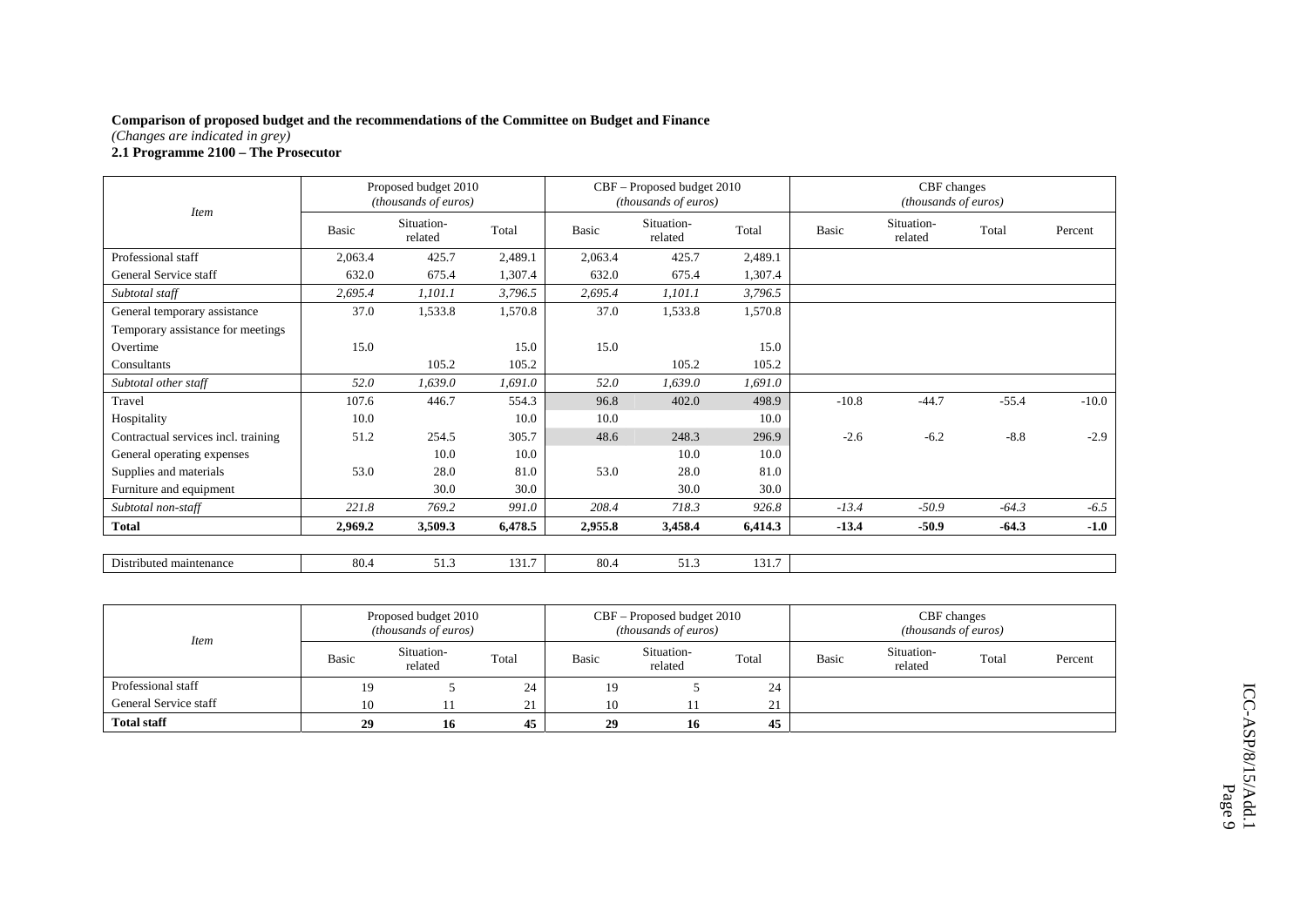| Comparison of proposed budget and the recommendations of the Committee on Budget and Finance<br>(Changes are indicated in grey) |                                                    |                                                             |  |
|---------------------------------------------------------------------------------------------------------------------------------|----------------------------------------------------|-------------------------------------------------------------|--|
| 2.2 Programme 2200 - Jurisdiction, Complementarity and Cooperation Division                                                     |                                                    |                                                             |  |
| Proposed budget 2010<br>(thousands of euros)                                                                                    | CBF - Proposed budget 2010<br>(thousands of euros) |                                                             |  |
| <b>Item</b><br>Situation-<br>Basic<br><b>Basic</b><br>Total<br>related                                                          | Situation-<br>related                              | Situation-<br>Total<br>Basic<br>Total<br>Percent<br>related |  |
| Professional staff<br>1,631.6<br>729.2<br>902.4                                                                                 | 729.2<br>902.4                                     | 1,631.6                                                     |  |
| 122.8<br>General Service staff<br>122.8                                                                                         | 122.8                                              | 122.8                                                       |  |
| Subtotal staff<br>852.0<br>902.4<br>1,754.4                                                                                     | 852.0<br>902.4                                     | 1,754.4                                                     |  |
| 70.3<br>70.3<br>General temporary assistance<br>Temporary assistance for meetings                                               | 70.3                                               | 70.3                                                        |  |
| Overtime                                                                                                                        |                                                    |                                                             |  |
| Consultants                                                                                                                     |                                                    |                                                             |  |
| 70.3<br>Subtotal other staff<br>70.3                                                                                            | 70.3                                               | 70.3                                                        |  |
| Travel<br>56.3<br>376.4<br>432.7                                                                                                | 50.7<br>338.8                                      | $-37.6$<br>389.4<br>$-5.6$<br>$-43.3$<br>$-10.0$            |  |
| Hospitality                                                                                                                     |                                                    |                                                             |  |
| Contractual services incl. training                                                                                             |                                                    |                                                             |  |
| General operating expenses                                                                                                      |                                                    |                                                             |  |
| Supplies and materials                                                                                                          |                                                    |                                                             |  |
| Furniture and equipment                                                                                                         |                                                    |                                                             |  |
| 56.3<br>376.4<br>432.7<br>Subtotal non-staff                                                                                    | 50.7<br>338.8                                      | $-5.6$<br>389.4<br>$-37.6$<br>$-43.3$<br>$-10.0$            |  |
| <b>Total</b><br>2,257.4<br>908.3<br>1,349.1                                                                                     | 902.7<br>1,311.5                                   | $-5.6$<br>$-43.3$<br>$-1.9$<br>2,214.1<br>$-37.6$           |  |
|                                                                                                                                 |                                                    |                                                             |  |
| 22.2<br>28.8<br>51.0<br>Distributed maintenance                                                                                 | 22.2<br>28.8                                       | 51.0                                                        |  |

| <b>Item</b>           |       | Proposed budget 2010<br><i>(thousands of euros)</i> |       |       | $CBF -$ Proposed budget 2010<br><i>(thousands of euros)</i> |       | CBF changes<br><i>(thousands of euros)</i> |                       |       |         |
|-----------------------|-------|-----------------------------------------------------|-------|-------|-------------------------------------------------------------|-------|--------------------------------------------|-----------------------|-------|---------|
|                       | Basic | Situation-<br>related                               | Total | Basic | Situation-<br>related                                       | Total | Basic                                      | Situation-<br>related | Total | Percent |
| Professional staff    |       |                                                     |       |       |                                                             | 15    |                                            |                       |       |         |
| General Service staff |       |                                                     |       |       |                                                             |       |                                            |                       |       |         |
| <b>Total staff</b>    |       |                                                     |       |       |                                                             | 17    |                                            |                       |       |         |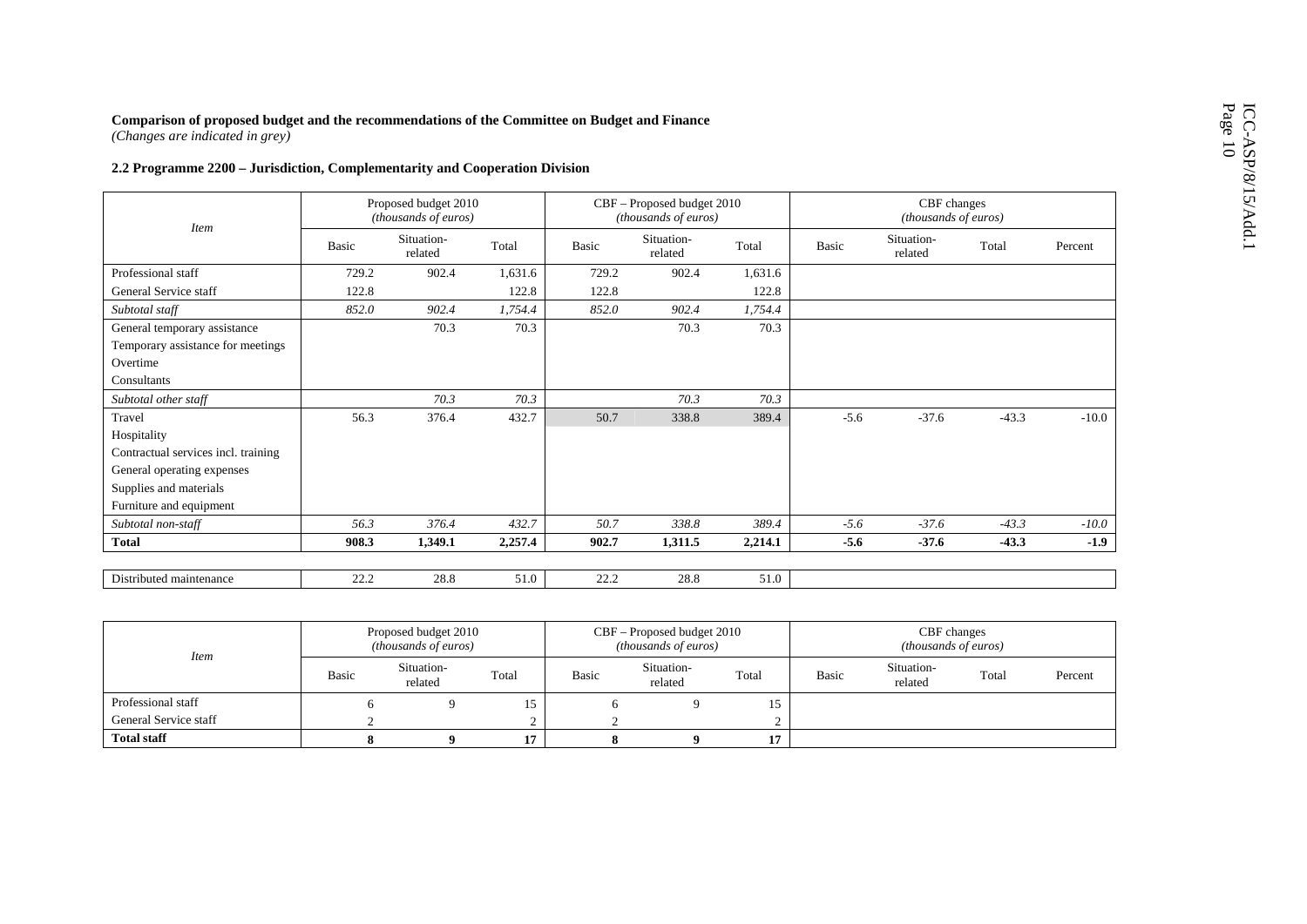*(Changes are indicated in grey)* 

## **2.3 Programme 2300 – Investigation Division**

| <b>Item</b>                         |       | Proposed budget 2010<br>(thousands of euros) |          |       | CBF - Proposed budget 2010<br>(thousands of euros) |          | CBF changes<br>(thousands of euros) |                       |          |         |  |
|-------------------------------------|-------|----------------------------------------------|----------|-------|----------------------------------------------------|----------|-------------------------------------|-----------------------|----------|---------|--|
|                                     | Basic | Situation-<br>related                        | Total    | Basic | Situation-<br>related                              | Total    | Basic                               | Situation-<br>related | Total    | Percent |  |
| Professional staff                  | 285.9 | 7,515.4                                      | 7,801.3  | 285.9 | 7,515.4                                            | 7,801.3  |                                     |                       |          |         |  |
| General Service staff               | 122.8 | 1,842.0                                      | 1,964.8  | 122.8 | 1,842.0                                            | 1,964.8  |                                     |                       |          |         |  |
| Subtotal staff                      | 408.7 | 9,357.4                                      | 9,766.1  | 408.7 | 9,357.4                                            | 9,766.1  |                                     |                       |          |         |  |
| General temporary assistance        |       | 1,822.7                                      | 1,822.7  |       | 1,822.7                                            | 1,822.7  |                                     |                       |          |         |  |
| Temporary assistance for meetings   |       |                                              |          |       |                                                    |          |                                     |                       |          |         |  |
| Overtime                            |       |                                              |          |       |                                                    |          |                                     |                       |          |         |  |
| Consultants                         |       |                                              |          |       |                                                    |          |                                     |                       |          |         |  |
| Subtotal other staff                |       | 1,822.7                                      | 1,822.7  |       | 1,822.7                                            | 1,822.7  |                                     |                       |          |         |  |
| Travel                              | 1.5   | 1,278.9                                      | 1,280.4  | 1.4   | 1,151.0                                            | 1,152.4  | $-0.2$                              | $-127.9$              | $-128.0$ | $-10.0$ |  |
| Hospitality                         |       |                                              |          |       |                                                    |          |                                     |                       |          |         |  |
| Contractual services incl. training |       | 60.0                                         | 60.0     |       | 60.0                                               | 60.0     |                                     |                       |          |         |  |
| General operating expenses          |       | 264.6                                        | 264.6    |       | 264.6                                              | 264.6    |                                     |                       |          |         |  |
| Supplies and materials              |       | 20.0                                         | 20.0     |       | 20.0                                               | 20.0     |                                     |                       |          |         |  |
| Furniture and equipment             |       |                                              |          |       |                                                    |          |                                     |                       |          |         |  |
| Subtotal non-staff                  | 1.5   | 1,623.5                                      | 1,625.0  | 1.4   | 1,495.6                                            | 1,497.0  | $-0.2$                              | $-127.9$              | $-128.0$ | $-7.9$  |  |
| <b>Total</b>                        | 410.2 | 12,803.6                                     | 13,213.8 | 410.1 | 12,675.7                                           | 13,085.8 | $-0.1$                              | $-127.9$              | $-128.0$ | $-1.0$  |  |
|                                     |       |                                              |          |       |                                                    |          |                                     |                       |          |         |  |
| Distributed maintenance             | 13.9  | 349.2                                        | 363.1    | 13.9  | 349.2                                              | 363.1    |                                     |                       |          |         |  |

| <i>Item</i>           | Proposed budget 2010<br><i>(thousands of euros)</i> |                       |       |       | CBF – Proposed budget 2010<br>( <i>thousands of euros</i> ) |       | CBF changes<br><i>(thousands of euros)</i> |                       |       |         |
|-----------------------|-----------------------------------------------------|-----------------------|-------|-------|-------------------------------------------------------------|-------|--------------------------------------------|-----------------------|-------|---------|
|                       | Basic                                               | Situation-<br>related | Total | Basic | Situation-<br>related                                       | Total | Basic                                      | Situation-<br>related | Total | Percent |
| Professional staff    |                                                     | 79                    | 82    |       | 79                                                          | 82    |                                            |                       |       |         |
| General Service staff |                                                     | 30                    | 32    |       | 30                                                          | 32    |                                            |                       |       |         |
| <b>Total staff</b>    |                                                     | 109                   | 114   |       | 109                                                         | 114   |                                            |                       |       |         |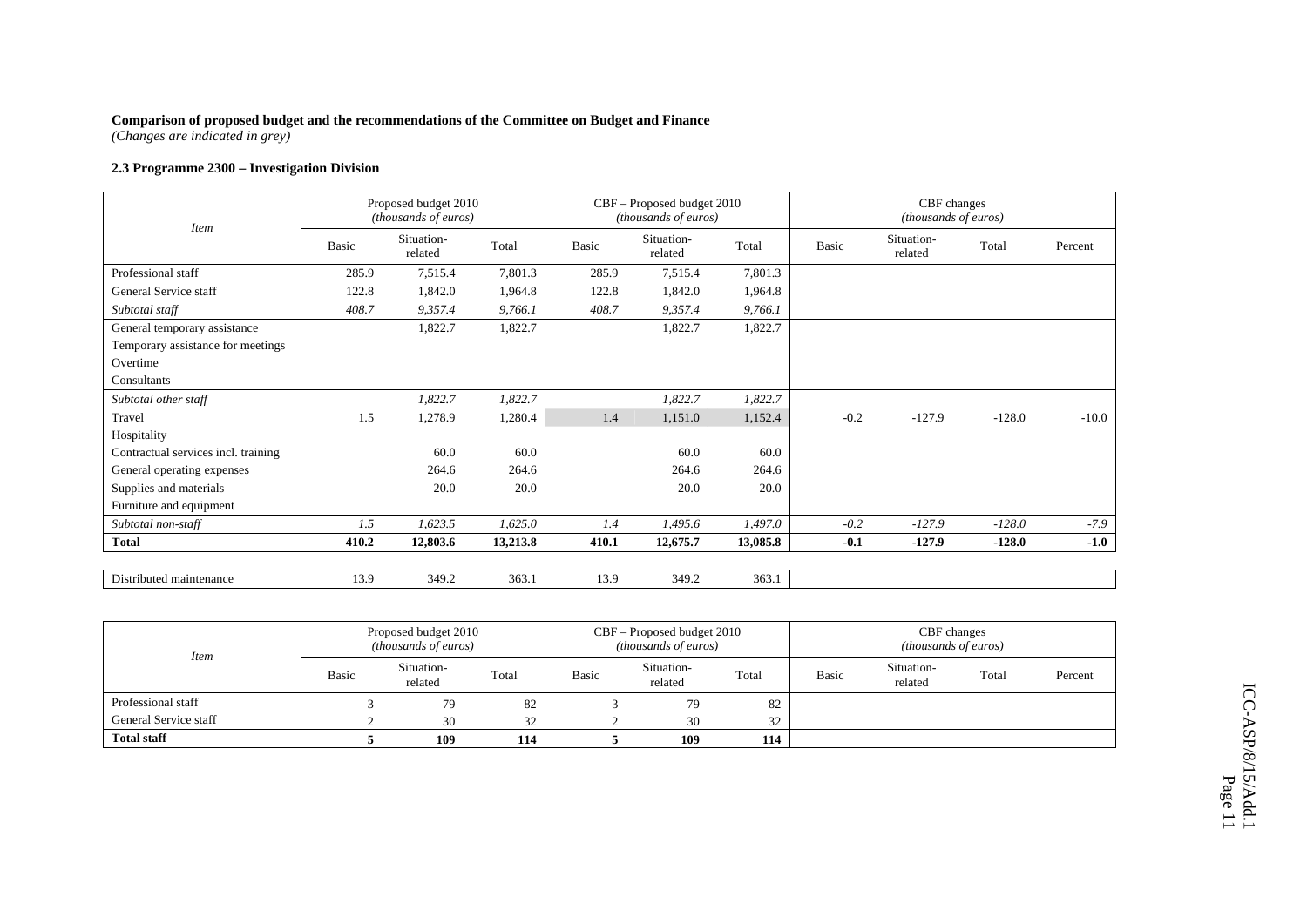| Comparison of proposed budget and the recommendations of the Committee on Budget and Finance<br>(Changes are indicated in grey) |       |                                              |         |                                                    |                       |         |                                     |                       |         |         |
|---------------------------------------------------------------------------------------------------------------------------------|-------|----------------------------------------------|---------|----------------------------------------------------|-----------------------|---------|-------------------------------------|-----------------------|---------|---------|
| 2.4 Programme 2400 - Prosecution Division                                                                                       |       |                                              |         |                                                    |                       |         |                                     |                       |         |         |
|                                                                                                                                 |       | Proposed budget 2010<br>(thousands of euros) |         | CBF - Proposed budget 2010<br>(thousands of euros) |                       |         | CBF changes<br>(thousands of euros) |                       |         |         |
| <b>Item</b>                                                                                                                     | Basic | Situation-<br>related                        | Total   | Basic                                              | Situation-<br>related | Total   | Basic                               | Situation-<br>related | Total   | Percent |
| Professional staff                                                                                                              | 625.7 | 2,962.9                                      | 3,588.6 | 625.7                                              | 2,962.9               | 3,588.6 |                                     |                       |         |         |
| General Service staff                                                                                                           | 122.8 | 429.8                                        | 552.6   | 122.8                                              | 429.8                 | 552.6   |                                     |                       |         |         |
| Subtotal staff                                                                                                                  | 748.5 | 3,392.7                                      | 4,141.2 | 748.5                                              | 3,392.7               | 4,141.2 |                                     |                       |         |         |
| General temporary assistance                                                                                                    |       | 758.9                                        | 758.9   |                                                    | 758.9                 | 758.9   |                                     |                       |         |         |
| Temporary assistance for meetings                                                                                               |       |                                              |         |                                                    |                       |         |                                     |                       |         |         |
| Overtime                                                                                                                        |       |                                              |         |                                                    |                       |         |                                     |                       |         |         |
| Consultants                                                                                                                     |       |                                              |         |                                                    |                       |         |                                     |                       |         |         |
| Subtotal other staff                                                                                                            |       | 758.9                                        | 758.9   |                                                    | 758.9                 | 758.9   |                                     |                       |         |         |
| Travel                                                                                                                          | 37.0  | 200.8                                        | 237.8   | 33.3                                               | 180.7                 | 214.0   | $-3.7$                              | $-20.1$               | $-23.8$ | $-10.0$ |
| Hospitality                                                                                                                     |       |                                              |         |                                                    |                       |         |                                     |                       |         |         |
| Contractual services incl. training                                                                                             |       |                                              |         |                                                    |                       |         |                                     |                       |         |         |
| General operating expenses                                                                                                      |       |                                              |         |                                                    |                       |         |                                     |                       |         |         |
| Supplies and materials                                                                                                          |       |                                              |         |                                                    |                       |         |                                     |                       |         |         |
| Furniture and equipment                                                                                                         |       |                                              |         |                                                    |                       |         |                                     |                       |         |         |
| Subtotal non-staff                                                                                                              | 37.0  | 200.8                                        | 237.8   | 33.3                                               | 180.7                 | 214.0   | $-3.7$                              | $-20.1$               | $-23.8$ | $-10.0$ |
| <b>Total</b>                                                                                                                    | 785.5 | 4,352.4                                      | 5,137.9 | 781.8                                              | 4,332.3               | 5,114.1 | $-3.7$                              | $-20.1$               | $-23.8$ | $-0.5$  |
|                                                                                                                                 |       |                                              |         |                                                    |                       |         |                                     |                       |         |         |
| Distributed maintenance                                                                                                         | 16.6  | 115.4                                        | 132.0   | 16.6                                               | 115.4                 | 132.0   |                                     |                       |         |         |

| <b>Item</b>           |       | Proposed budget 2010<br><i>(thousands of euros)</i> |       |       | $CBF -$ Proposed budget 2010<br><i>(thousands of euros)</i> |       | CBF changes<br><i>(thousands of euros)</i> |                       |       |         |
|-----------------------|-------|-----------------------------------------------------|-------|-------|-------------------------------------------------------------|-------|--------------------------------------------|-----------------------|-------|---------|
|                       | Basic | Situation-<br>related                               | Total | Basic | Situation-<br>related                                       | Total | Basic                                      | Situation-<br>related | Total | Percent |
| Professional staff    |       | 29                                                  | 33    |       | 29                                                          | 33    |                                            |                       |       |         |
| General Service staff |       |                                                     |       |       |                                                             |       |                                            |                       |       |         |
| <b>Total staff</b>    |       | -36-                                                | 42    |       | 36                                                          | 42    |                                            |                       |       |         |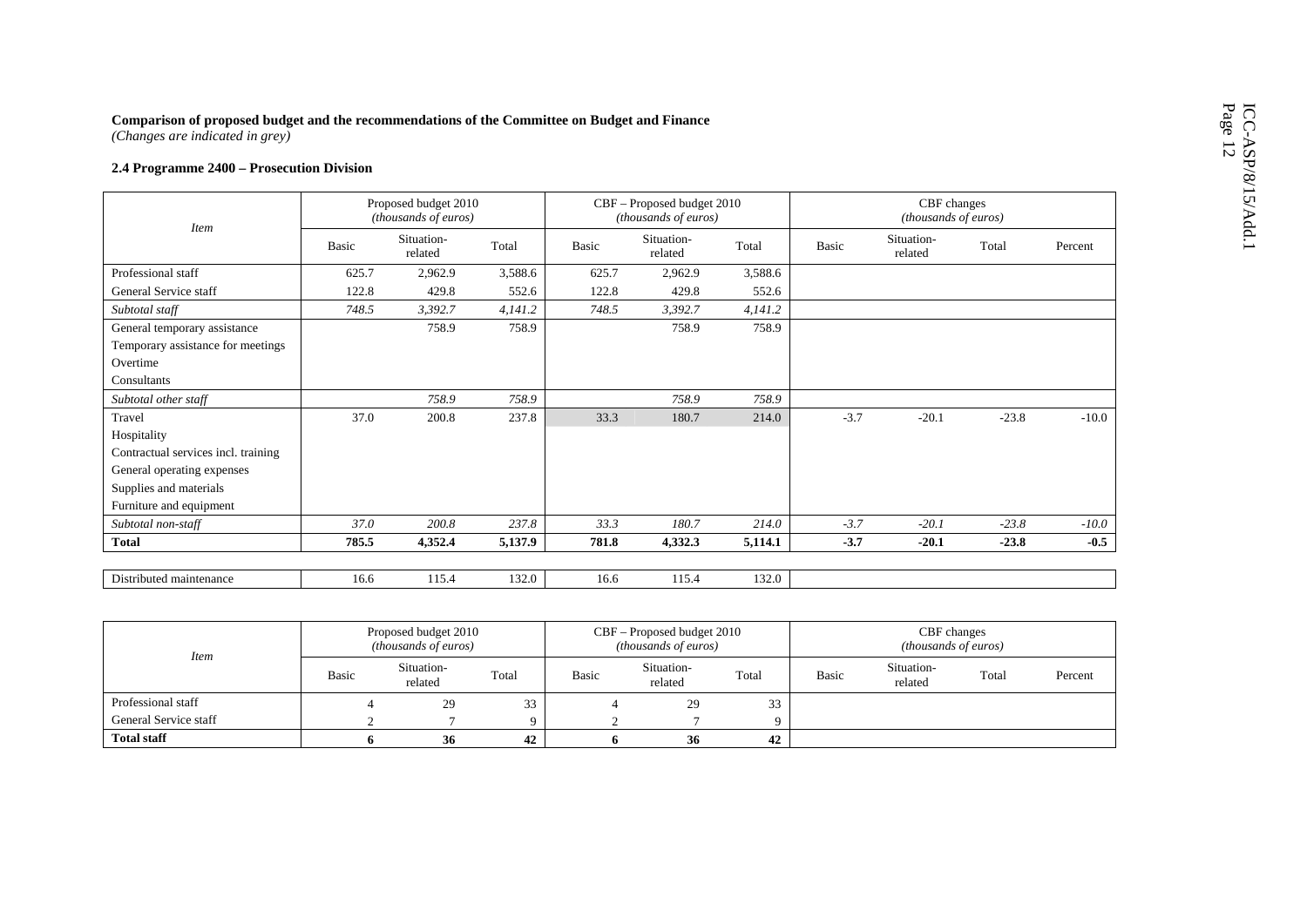*(Changes are indicated in grey)* 

# **3. Major Programme III – Registry**

| <i>Item</i>                         |              | Proposed budget 2010<br>(thousands of euros) |          |          | CBF - Proposed budget 2010<br>(thousands of euros) |          | CBF changes<br>(thousands of euros) |                       |          |         |  |
|-------------------------------------|--------------|----------------------------------------------|----------|----------|----------------------------------------------------|----------|-------------------------------------|-----------------------|----------|---------|--|
|                                     | <b>Basic</b> | Situation-<br>related                        | Total    | Basic    | Situation-<br>related                              | Total    | Basic                               | Situation-<br>related | Total    | Percent |  |
| Professional staff                  | 11,145.8     | 9,023.2                                      | 20,169.0 | 11,107.8 | 8,432.1                                            | 19,539.9 | $-38.0$                             | $-591.1$              | $-629.1$ | $-3.1$  |  |
| General Service staff               | 8,421.6      | 6,346.6                                      | 14,768.2 | 8,361.6  | 6,236.6                                            | 14,598.2 | $-60.0$                             | $-110.0$              | $-170.0$ | $-1.2$  |  |
| Subtotal staff                      | 19,567.4     | 15,369.8                                     | 34,937.2 | 19,469.4 | 14,668.7                                           | 34,138.1 | $-98.0$                             | $-701.1$              | $-799.1$ | $-2.3$  |  |
| General temporary assistance        | 1,413.2      | 767.3                                        | 2,180.5  | 1,568.7  | 1,237.6                                            | 2,806.3  | 155.5                               | 470.3                 | 625.8    | 28.7    |  |
| Temporary assistance for meetings   | 305.7        | 71.1                                         | 376.8    | 305.7    | 71.1                                               | 376.8    |                                     |                       |          |         |  |
| Overtime                            | 217.4        | 137.2                                        | 354.6    | 234.0    | 137.2                                              | 371.2    | 16.6                                |                       | 16.6     | 4.7     |  |
| Consultants                         | 39.0         | 253.6                                        | 292.6    | 39.0     | 203.6                                              | 242.6    |                                     | $-50.0$               | $-50.0$  | $-17.1$ |  |
| Subtotal other staff                | 1,975.3      | 1,229.2                                      | 3,204.5  | 2,147.4  | 1,649.5                                            | 3,796.9  | 172.1                               | 420.3                 | 592.4    | 18.5    |  |
| Travel                              | 230.7        | 1,909.6                                      | 2,140.3  | 206.7    | 1,802.7                                            | 2,009.4  | $-24.0$                             | $-106.9$              | $-130.9$ | $-6.1$  |  |
| Hospitality                         | 10.0         |                                              | 10.0     | 10.0     |                                                    | 10.0     |                                     |                       |          |         |  |
| Contractual services incl. training | 2,008.0      | 4,663.6                                      | 6,671.6  | 1,961.0  | 4,293.4                                            | 6,254.4  | $-47.0$                             | $-370.2$              | $-417.2$ | $-6.3$  |  |
| General operating expenses          | 5,925.3      | 5,621.7                                      | 11,547.0 | 5,925.3  | 5,621.7                                            | 11,547.0 |                                     |                       |          |         |  |
| Supplies and materials              | 665.5        | 403.8                                        | 1,069.3  | 665.5    | 403.8                                              | 1,069.3  |                                     |                       |          |         |  |
| Furniture and equipment             | 406.5        | 236.2                                        | 642.7    | 406.5    | 236.2                                              | 642.7    |                                     |                       |          |         |  |
| Subtotal non-staff                  | 9,246.0      | 12,834.9                                     | 22,080.9 | 9,175.0  | 12,357.8                                           | 21,532.8 | $-71.0$                             | $-477.1$              | $-548.1$ | $-2.5$  |  |
| <b>Total</b>                        | 30,788.7     | 29,433.9                                     | 60,222.6 | 30,791.8 | 28,676.0                                           | 59,467.8 | 3.1                                 | -757.9                | $-754.8$ | $-1.3$  |  |
|                                     |              |                                              |          |          |                                                    |          |                                     |                       |          |         |  |
| Distributed maintenance             | $-296.7$     | $-589.5$                                     | $-886.2$ | $-296.7$ | $-589.5$                                           | $-886.2$ |                                     |                       |          |         |  |

| <b>Item</b>           |       | Proposed budget 2010<br><i>(thousands of euros)</i> |       |              | CBF – Proposed budget 2010<br><i>(thousands of euros)</i> |       | CBF changes<br><i>(thousands of euros)</i> |                       |       |         |
|-----------------------|-------|-----------------------------------------------------|-------|--------------|-----------------------------------------------------------|-------|--------------------------------------------|-----------------------|-------|---------|
|                       | Basic | Situation-<br>related                               | Total | <b>Basic</b> | Situation-<br>related                                     | Total | Basic                                      | Situation-<br>related | Total | Percent |
| Professional staff    | 105   | 97                                                  | 202   | 104          | 90                                                        | 194   |                                            |                       | -8    | $-4.0$  |
| General Service staff | 139   | 149                                                 | 288   | 137          | 148                                                       | 285   | $\sim$ $\prime$                            |                       |       | $-1.0$  |
| <b>Total staff</b>    | 244   | 246                                                 | 490   | 241          | 238                                                       | 479   | - 3                                        | -8                    | -11   | $-2.2$  |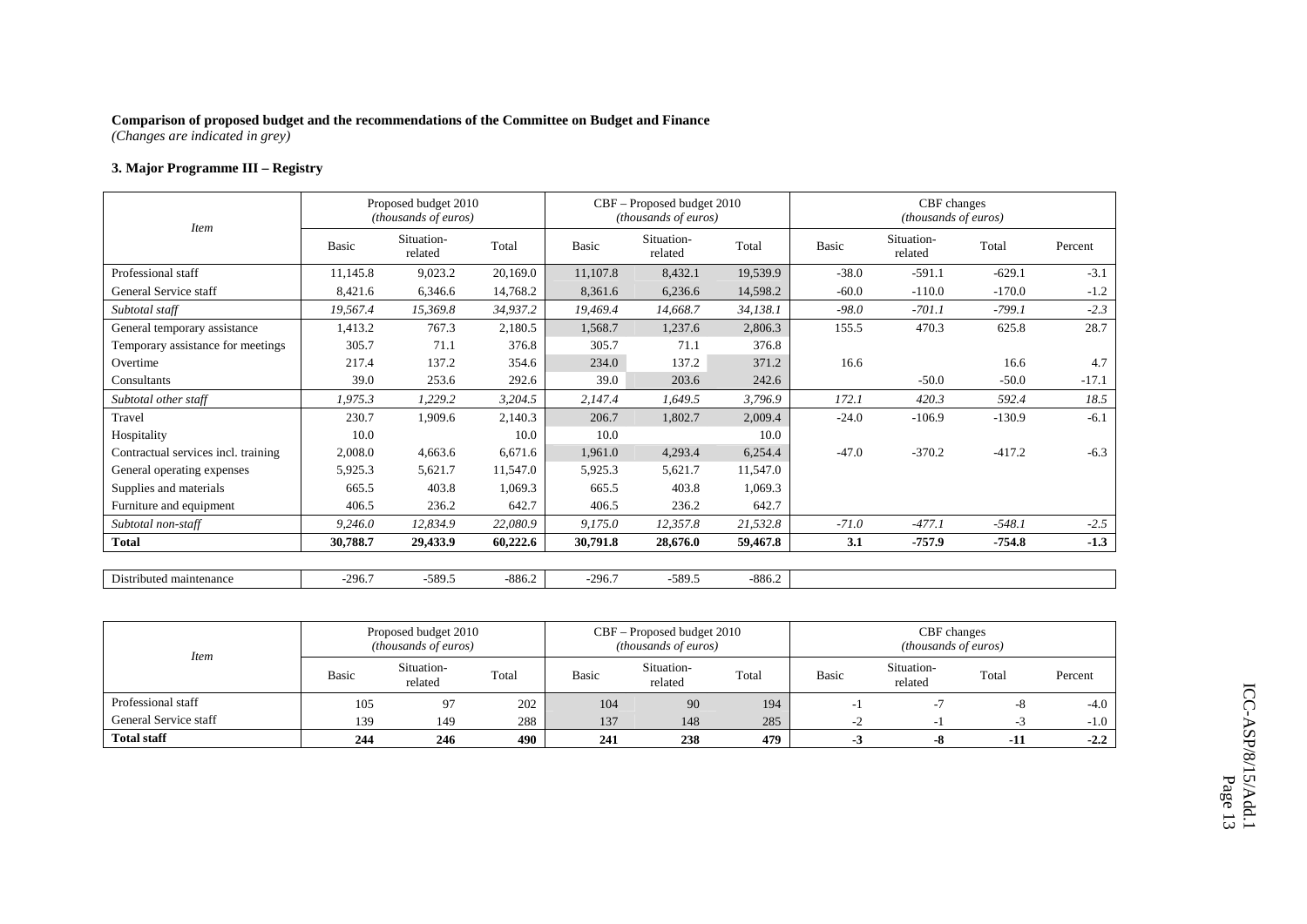# Comparison of proposed budget and the recommendations of the Committee on Budget and Finance (Changes are indicated in grey)<br>3.1 Programme 3100 – Office of the Registrar

| <b>Item</b>                         |              | Proposed budget 2010<br>(thousands of euros) |          |         | CBF - Proposed budget 2010<br>(thousands of euros) |          | CBF changes<br>(thousands of euros) |                       |          |         |  |
|-------------------------------------|--------------|----------------------------------------------|----------|---------|----------------------------------------------------|----------|-------------------------------------|-----------------------|----------|---------|--|
|                                     | <b>Basic</b> | Situation-<br>related                        | Total    | Basic   | Situation-<br>related                              | Total    | <b>Basic</b>                        | Situation-<br>related | Total    | Percent |  |
| Professional staff                  | 2,547.9      | 1,469.2                                      | 4,017.1  | 2,606.7 | 1,372.3                                            | 3,979.0  | 58.8                                | $-96.9$               | $-38.1$  | $-0.9$  |  |
| General Service staff               | 2,375.4      | 1,874.6                                      | 4,250.0  | 2,375.4 | 1,874.6                                            | 4,250.0  |                                     |                       |          |         |  |
| Subtotal staff                      | 4,923.3      | 3,343.8                                      | 8,267.1  | 4,982.1 | 3,246.9                                            | 8,229.0  | 58.8                                | $-96.9$               | $-38.1$  | $-0.5$  |  |
| General temporary assistance        | 1,129.7      | 93.2                                         | 1,222.9  | 1,129.7 | 56.2                                               | 1,185.9  |                                     | $-37.0$               | $-37.0$  | $-3.0$  |  |
| Temporary assistance for meetings   |              |                                              |          |         |                                                    |          |                                     |                       |          |         |  |
| Overtime                            | 124.4        | 57.6                                         | 182.0    | 141.0   | 57.6                                               | 198.6    | 16.6                                |                       | 16.6     | 9.1     |  |
| Consultants                         |              |                                              |          |         |                                                    |          |                                     |                       |          |         |  |
| Subtotal other staff                | 1,254.1      | 150.8                                        | 1,404.9  | 1,270.7 | 113.8                                              | 1,384.5  | 16.6                                | $-37.0$               | $-20.4$  | $-1.5$  |  |
| Travel                              | 61.1         | 503.3                                        | 564.4    | 55.0    | 453.0                                              | 508.0    | $-6.1$                              | $-50.3$               | $-56.4$  | $-10.0$ |  |
| Hospitality                         | 10.0         |                                              | 10.0     | 10.0    |                                                    | 10.0     |                                     |                       |          |         |  |
| Contractual services incl. training | 409.3        | 404.6                                        | 813.9    | 394.9   | 390.0                                              | 784.9    | $-14.4$                             | $-14.7$               | $-29.0$  | $-3.6$  |  |
| General operating expenses          | 121.5        | 647.2                                        | 768.7    | 121.5   | 647.2                                              | 768.7    |                                     |                       |          |         |  |
| Supplies and materials              | 70.5         | 272.8                                        | 343.3    | 70.5    | 272.8                                              | 343.3    |                                     |                       |          |         |  |
| Furniture and equipment             | 10.0         | 27.1                                         | 37.1     | 10.0    | 27.1                                               | 37.1     |                                     |                       |          |         |  |
| Subtotal non-staff                  | 682.4        | 1,855.0                                      | 2,537.4  | 661.9   | 1,790.0                                            | 2,451.9  | $-20.5$                             | $-65.0$               | $-85.5$  | $-3.4$  |  |
| <b>Total</b>                        | 6,859.8      | 5,349.6                                      | 12,209.4 | 6,914.7 | 5,150.7                                            | 12,065.4 | 54.9                                | $-198.9$              | $-144.0$ | $-1.2$  |  |
| Distributed maintenance             | 174.7        | 201.9                                        | 376.6    | 174.7   | 201.9                                              | 376.6    |                                     |                       |          |         |  |

| <b>Item</b>           |       | Proposed budget 2010<br><i>(thousands of euros)</i> |       |       | CBF – Proposed budget 2010<br><i>(thousands of euros)</i> |       | CBF changes<br><i>(thousands of euros)</i> |                       |       |         |
|-----------------------|-------|-----------------------------------------------------|-------|-------|-----------------------------------------------------------|-------|--------------------------------------------|-----------------------|-------|---------|
|                       | Basic | Situation-<br>related                               | Total | Basic | Situation-<br>related                                     | Total | Basic                                      | Situation-<br>related | Total | Percent |
| Professional staff    | 23    |                                                     | 36    | 23    | 13                                                        | 36    |                                            |                       |       |         |
| General Service staff | 40    | 50                                                  | 90    | 39    | 50                                                        | 89    |                                            |                       |       | -1.1    |
| <b>Total staff</b>    | 63    | 63                                                  | 126   | 62    | 63                                                        | 125   |                                            |                       |       | $-0.8$  |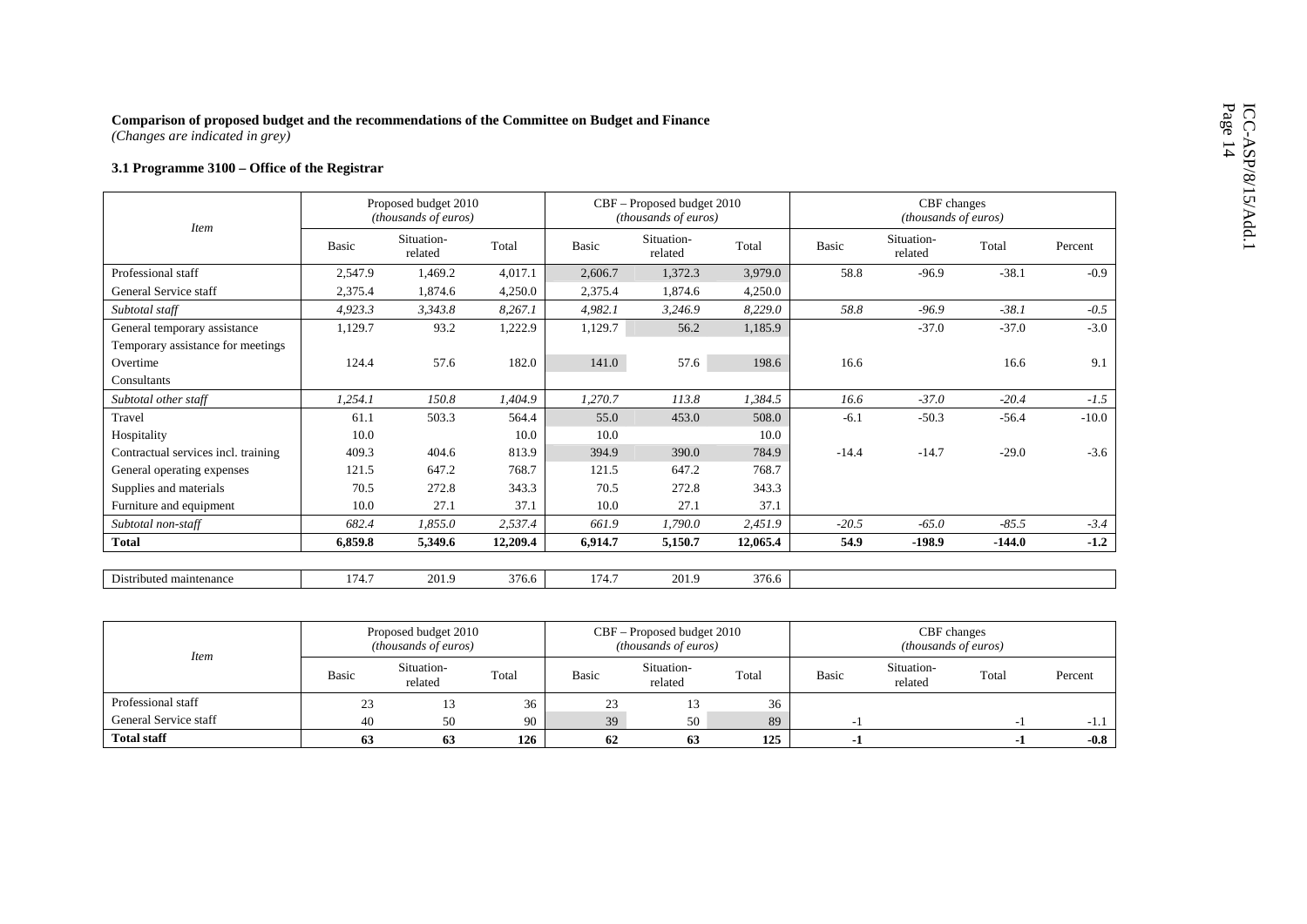*(Changes are indicated in grey)* 

# **3.2 Programme 3200 – Common Administrative Services Division**

| <i>Item</i>                         |          | Proposed budget 2010<br>(thousands of euros) |            |          | CBF – Proposed budget 2010<br>(thousands of euros) |            |         | CBF changes<br>(thousands of euros) |          |         |
|-------------------------------------|----------|----------------------------------------------|------------|----------|----------------------------------------------------|------------|---------|-------------------------------------|----------|---------|
|                                     | Basic    | Situation-<br>related                        | Total      | Basic    | Situation-<br>related                              | Total      | Basic   | Situation-<br>related               | Total    | Percent |
| Professional staff                  | 3,495.7  | 525.6                                        | 4,021.3    | 3,478.8  | 525.6                                              | 4,004.4    | $-16.9$ |                                     | $-16.9$  | $-0.4$  |
| General Service staff               | 4,726.2  | 1,864.6                                      | 6,590.8    | 4,666.2  | 1,744.6                                            | 6,410.8    | $-60.0$ | $-120.0$                            | $-180.0$ | $-2.7$  |
| Subtotal staff                      | 8,221.9  | 2,390.2                                      | 10,612.1   | 8,145.0  | 2,270.2                                            | 10,415.2   | $-76.9$ | $-120.0$                            | $-196.9$ | $-1.9$  |
| General temporary assistance        | 283.5    |                                              | 283.5      | 350.2    | 133.4                                              | 483.6      | 66.7    | 133.4                               | 200.1    | 70.6    |
| Temporary assistance for meetings   | 20.0     |                                              | 20.0       | 20.0     |                                                    | 20.0       |         |                                     |          |         |
| Overtime                            | 93.0     |                                              | 93.0       | 93.0     |                                                    | 93.0       |         |                                     |          |         |
| Consultants                         | 20.0     |                                              | 20.0       | 20.0     |                                                    | 20.0       |         |                                     |          |         |
| Subtotal other staff                | 416.5    |                                              | 416.5      | 483.2    | 133.4                                              | 616.6      | 66.7    | 133.4                               | 200.1    | 48.0    |
| Travel                              | 83.5     | 80.4                                         | 163.9      | 74.2     | 71.9                                               | 146.1      | $-9.3$  | $-8.5$                              | $-17.8$  | $-10.8$ |
| Hospitality                         |          |                                              |            |          |                                                    |            |         |                                     |          |         |
| Contractual services incl. training | 1,080.0  | 277.1                                        | 1,357.1    | 1,050.8  | 257.4                                              | 1,308.2    | $-29.2$ | $-19.7$                             | $-48.9$  | $-3.6$  |
| General operating expenses          | 4,393.3  | 2,914.2                                      | 7,307.5    | 4,393.3  | 2,914.2                                            | 7,307.5    |         |                                     |          |         |
| Supplies and materials              | 434.5    | 10.0                                         | 444.5      | 434.5    | 10.0                                               | 444.5      |         |                                     |          |         |
| Furniture and equipment             | 365.0    | 181.1                                        | 546.1      | 365.0    | 181.1                                              | 546.1      |         |                                     |          |         |
| Subtotal non-staff                  | 6,356.3  | 3,462.8                                      | 9,819.1    | 6,317.8  | 3,434.6                                            | 9,752.4    | $-38.5$ | $-28.2$                             | $-66.7$  | $-0.7$  |
| <b>Total</b>                        | 14,994.7 | 5,853.0                                      | 20,847.7   | 14,946.0 | 5,838.2                                            | 20,784.2   | $-48.7$ | $-14.8$                             | $-63.5$  | $-0.3$  |
|                                     |          |                                              |            |          |                                                    |            |         |                                     |          |         |
| Distributed maintenance             | $-665.5$ | $-1,256.1$                                   | $-1,921.6$ | $-665.5$ | $-1,256.1$                                         | $-1,921.6$ |         |                                     |          |         |

| <i>Item</i>           |       | Proposed budget 2010<br><i>(thousands of euros)</i> |       |       | CBF – Proposed budget 2010<br><i>(thousands of euros)</i> |       |       | CBF changes<br><i>(thousands of euros)</i> |       |         |
|-----------------------|-------|-----------------------------------------------------|-------|-------|-----------------------------------------------------------|-------|-------|--------------------------------------------|-------|---------|
|                       | Basic | Situation-<br>related                               | Total | Basic | Situation-<br>related                                     | Total | Basic | Situation-<br>related                      | Total | Percent |
| Professional staff    | 34    |                                                     | 39    | 34    |                                                           | 39    |       |                                            |       |         |
| General Service staff |       | 33                                                  | 110   | 76    | 31                                                        | 107   |       | $-7.$                                      |       | $-2.7$  |
| <b>Total staff</b>    | 111   | 38                                                  | 149   | 110   | 36                                                        | 146   |       | -4                                         | - 3   | $-2.0$  |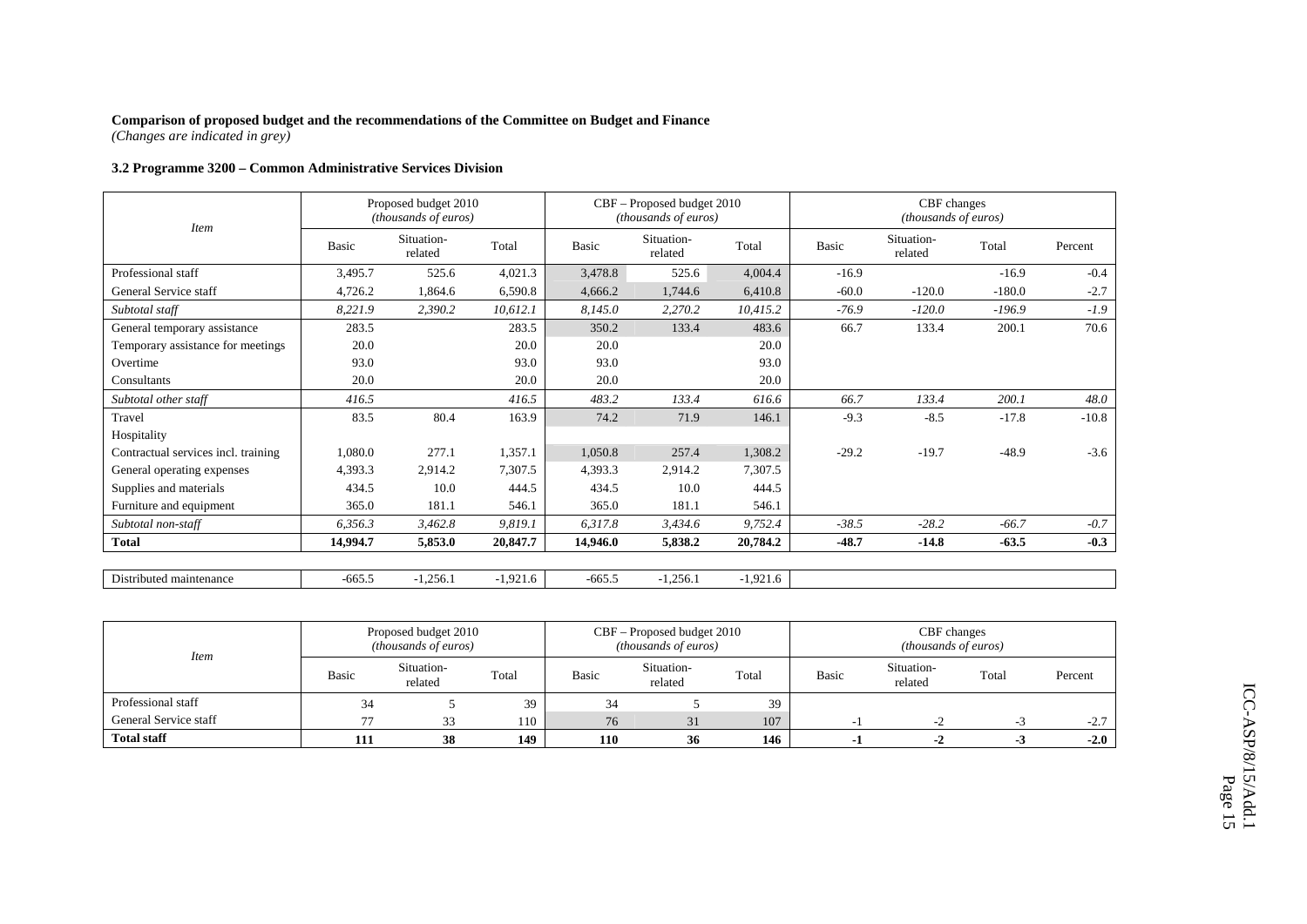# ICC-ASP/8/15/Add.1<br>Page 16

| Comparison of proposed budget and the recommendations of the Committee on Budget and Finance<br>(Changes are indicated in grey) |              |                                              |          |         |                                                    |          |        |                                     |          |         |
|---------------------------------------------------------------------------------------------------------------------------------|--------------|----------------------------------------------|----------|---------|----------------------------------------------------|----------|--------|-------------------------------------|----------|---------|
| 3.3 Programme 3300 - Division of Court Services                                                                                 |              |                                              |          |         |                                                    |          |        |                                     |          |         |
|                                                                                                                                 |              | Proposed budget 2010<br>(thousands of euros) |          |         | CBF - Proposed budget 2010<br>(thousands of euros) |          |        | CBF changes<br>(thousands of euros) |          |         |
| <b>Item</b>                                                                                                                     | <b>Basic</b> | Situation-<br>related                        | Total    | Basic   | Situation-<br>related                              | Total    | Basic  | Situation-<br>related               | Total    | Percent |
| Professional staff                                                                                                              | 2,947.1      | 4.941.1                                      | 7,888.2  | 2,947.1 | 4,604.6                                            | 7,551.7  |        | $-336.5$                            | $-336.5$ | $-4.3$  |
| General Service staff                                                                                                           | 480.0        | 2,178.1                                      | 2,658.1  | 480.0   | 2,128.1                                            | 2,608.1  |        | $-50.0$                             | $-50.0$  | $-1.9$  |
| Subtotal staff                                                                                                                  | 3,427.1      | 7,119.2                                      | 10,546.3 | 3,427.1 | 6,732.7                                            | 10,159.8 |        | $-386.5$                            | $-386.5$ | $-3.7$  |
| General temporary assistance                                                                                                    |              | 618.3                                        | 618.3    |         | 992.2                                              | 992.2    |        | 373.9                               | 373.9    | 60.5    |
| Temporary assistance for meetings                                                                                               | 285.7        | 71.1                                         | 356.8    | 285.7   | 71.1                                               | 356.8    |        |                                     |          |         |
| Overtime                                                                                                                        |              | 79.6                                         | 79.6     |         | 79.6                                               | 79.6     |        |                                     |          |         |
| Consultants                                                                                                                     | 11.0         | 203.6                                        | 214.6    | 11.0    | 203.6                                              | 214.6    |        |                                     |          |         |
| Subtotal other staff                                                                                                            | 296.7        | 972.6                                        | 1,269.3  | 296.7   | 1,346.5                                            | 1,643.2  |        | 373.9                               | 373.9    | 29.5    |
| Travel                                                                                                                          | 33.9         | 1,083.6                                      | 1,117.5  | 33.1    | 1,075.7                                            | 1,108.8  | $-0.8$ | $-7.9$                              | $-8.7$   | $-0.8$  |
| Hospitality                                                                                                                     |              |                                              |          |         |                                                    |          |        |                                     |          |         |
| Contractual services incl. training                                                                                             | 296.0        | 220.9                                        | 516.9    | 293.7   | 211.3                                              | 505.0    | $-2.4$ | $-9.6$                              | $-11.9$  | $-2.3$  |
| General operating expenses                                                                                                      | 1,332.5      | 2,033.3                                      | 3,365.8  | 1,332.5 | 2,033.3                                            | 3,365.8  |        |                                     |          |         |
| Supplies and materials                                                                                                          | 30.5         | 121.0                                        | 151.5    | 30.5    | 121.0                                              | 151.5    |        |                                     |          |         |
| Furniture and equipment                                                                                                         | 31.5         | 28.0                                         | 59.5     | 31.5    | 28.0                                               | 59.5     |        |                                     |          |         |
| Subtotal non-staff                                                                                                              | 1,724.4      | 3,486.8                                      | 5,211.2  | 1,721.3 | 3,469.4                                            | 5,190.6  | $-3.2$ | $-17.4$                             | $-20.6$  | $-0.4$  |
| <b>Total</b>                                                                                                                    | 5,448.2      | 11,578.6                                     | 17,026.8 | 5,445.1 | 11,548.6                                           | 16,993.6 | $-3.1$ | $-30.0$                             | $-33.2$  | $-0.2$  |
|                                                                                                                                 |              |                                              |          |         |                                                    |          |        |                                     |          |         |
| Distributed maintenance                                                                                                         | 97.1         | 336.4                                        | 433.5    | 97.1    | 336.4                                              | 433.5    |        |                                     |          |         |
|                                                                                                                                 |              |                                              |          |         |                                                    |          |        |                                     |          |         |

| <b>Item</b>           |       | Proposed budget 2010<br><i>(thousands of euros)</i> |       |       | CBF – Proposed budget 2010<br>(thousands of euros) |       |       | CBF changes<br><i>(thousands of euros)</i> |       |         |
|-----------------------|-------|-----------------------------------------------------|-------|-------|----------------------------------------------------|-------|-------|--------------------------------------------|-------|---------|
|                       | Basic | Situation-<br>related                               | Total | Basic | Situation-<br>related                              | Total | Basic | Situation-<br>related                      | Total | Percent |
| Professional staff    | 27    | 55                                                  | 82    | 21    | 51                                                 | 78    |       |                                            |       | $-4.9$  |
| General Service staff |       | 50                                                  | 58    |       | 49                                                 | 57    |       |                                            |       | $-1.7$  |
| <b>Total staff</b>    | 33    | 105                                                 | 140   | 35    | 100                                                | 135   |       | -3                                         | - 3   | $-3.6$  |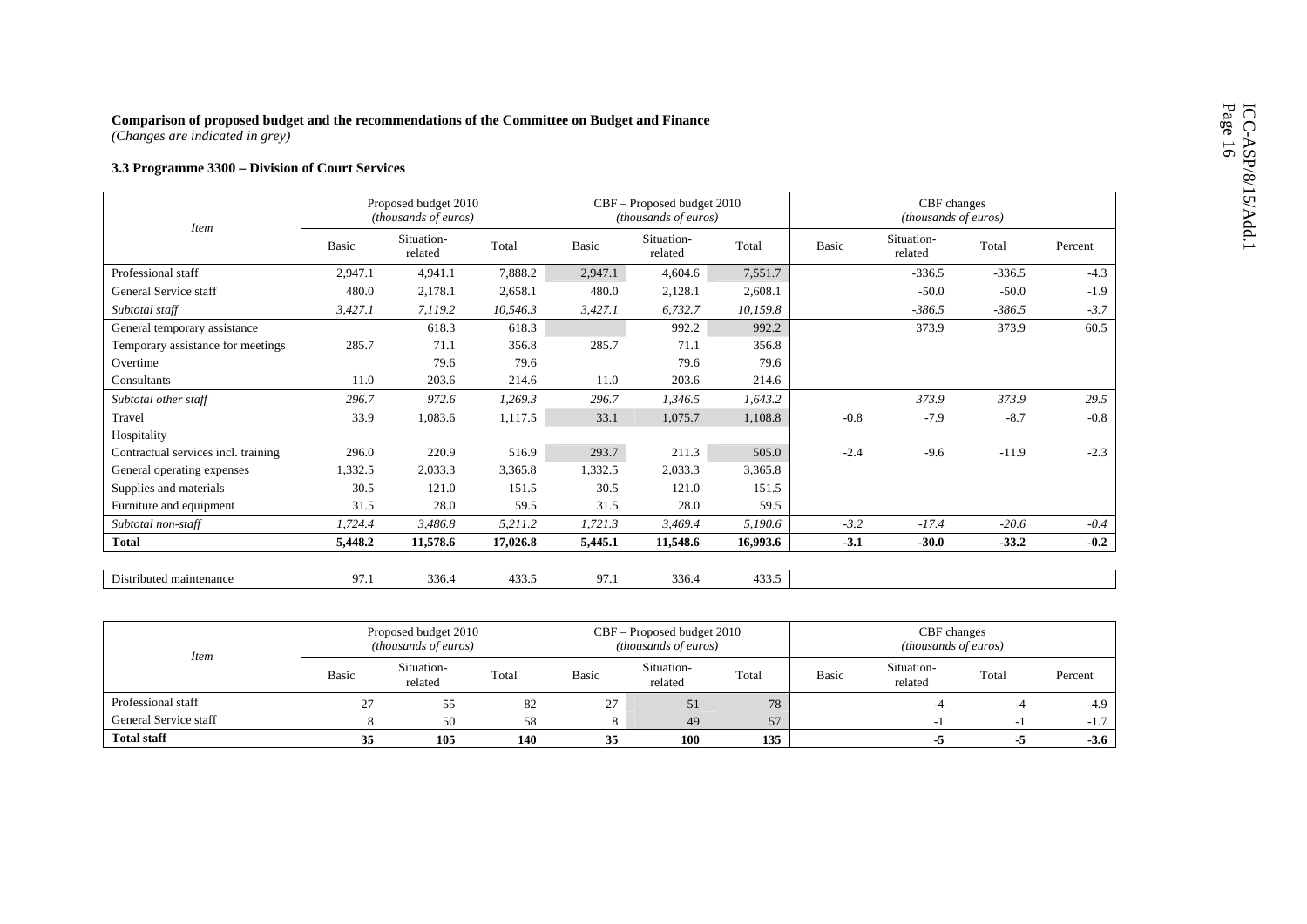*(Changes are indicated in grey)* 

# **3.4 Programme 3400 – Public Information and Communications Section**

| <b>Item</b>                         |         | Proposed budget 2010<br>(thousands of euros) |         |         | CBF - Proposed budget 2010<br>(thousands of euros) |         |         | CBF changes<br>(thousands of euros) |         |         |
|-------------------------------------|---------|----------------------------------------------|---------|---------|----------------------------------------------------|---------|---------|-------------------------------------|---------|---------|
|                                     | Basic   | Situation-<br>related                        | Total   | Basic   | Situation-<br>related                              | Total   | Basic   | Situation-<br>related               | Total   | Percent |
| Professional staff                  | 908.6   | 520.4                                        | 1,429.0 | 828.7   | 520.4                                              | 1,349.1 | $-79.9$ |                                     | $-79.9$ | $-5.6$  |
| General Service staff               | 480.0   | 196.9                                        | 676.9   | 480.0   | 196.9                                              | 676.9   |         |                                     |         |         |
| Subtotal staff                      | 1,388.6 | 717.3                                        | 2,105.9 | 1,308.7 | 717.3                                              | 2,026.0 | $-79.9$ |                                     | $-79.9$ | $-3.8$  |
| General temporary assistance        |         | 33.4                                         | 33.4    | 88.8    | 33.4                                               | 122.2   | 88.8    |                                     | 88.8    | 265.9   |
| Temporary assistance for meetings   |         |                                              |         |         |                                                    |         |         |                                     |         |         |
| Overtime                            |         |                                              |         |         |                                                    |         |         |                                     |         |         |
| Consultants                         |         |                                              |         |         |                                                    |         |         |                                     |         |         |
| Subtotal other staff                |         | 33.4                                         | 33.4    | 88.8    | 33.4                                               | 122.2   | 88.8    |                                     | 88.8    | 265.9   |
| Travel                              | 32.0    | 66.8                                         | 98.8    | 28.8    | 60.1                                               | 88.9    | $-3.2$  | $-6.7$                              | $-9.9$  | $-10.0$ |
| Hospitality                         |         |                                              |         |         |                                                    |         |         |                                     |         |         |
| Contractual services incl. training | 210.5   | 619.8                                        | 830.3   | 210.3   | 619.8                                              | 830.1   | $-0.2$  |                                     | $-0.2$  | 0.0     |
| General operating expenses          | 78.0    |                                              | 78.0    | 78.0    |                                                    | 78.0    |         |                                     |         |         |
| Supplies and materials              | 130.0   |                                              | 130.0   | 130.0   |                                                    | 130.0   |         |                                     |         |         |
| Furniture and equipment             |         |                                              |         |         |                                                    |         |         |                                     |         |         |
| Subtotal non-staff                  | 450.5   | 686.6                                        | 1,137.1 | 447.1   | 679.9                                              | 1,127.0 | $-3.4$  | $-6.7$                              | $-10.1$ | $-0.9$  |
| <b>Total</b>                        | 1,839.1 | 1,437.3                                      | 3,276.4 | 1,844.6 | 1,430.6                                            | 3,275.2 | 5.5     | $-6.7$                              | $-1.2$  | 0.0     |
|                                     |         |                                              |         |         |                                                    |         |         |                                     |         |         |
| Distributed maintenance             | 47.1    | 54.5                                         | 101.6   | 47.1    | 54.5                                               | 101.6   |         |                                     |         |         |

| <i>Item</i>           |       | Proposed budget 2010<br><i>(thousands of euros)</i> |       |       | $CBF -$ Proposed budget 2010<br>(thousands of euros) |       | CBF changes<br><i>(thousands of euros)</i> |                       |       |         |  |
|-----------------------|-------|-----------------------------------------------------|-------|-------|------------------------------------------------------|-------|--------------------------------------------|-----------------------|-------|---------|--|
|                       | Basic | Situation-<br>related                               | Total | Basic | Situation-<br>related                                | Total | Basic                                      | Situation-<br>related | Total | Percent |  |
| Professional staff    |       |                                                     |       | Ō.    |                                                      | 14    |                                            |                       |       | $-6.7$  |  |
| General Service staff |       |                                                     | 19    |       |                                                      | 19    |                                            |                       |       |         |  |
| <b>Total staff</b>    |       |                                                     | 34    | 16    |                                                      | 33    | - 1                                        |                       | - 1   | $-2.9$  |  |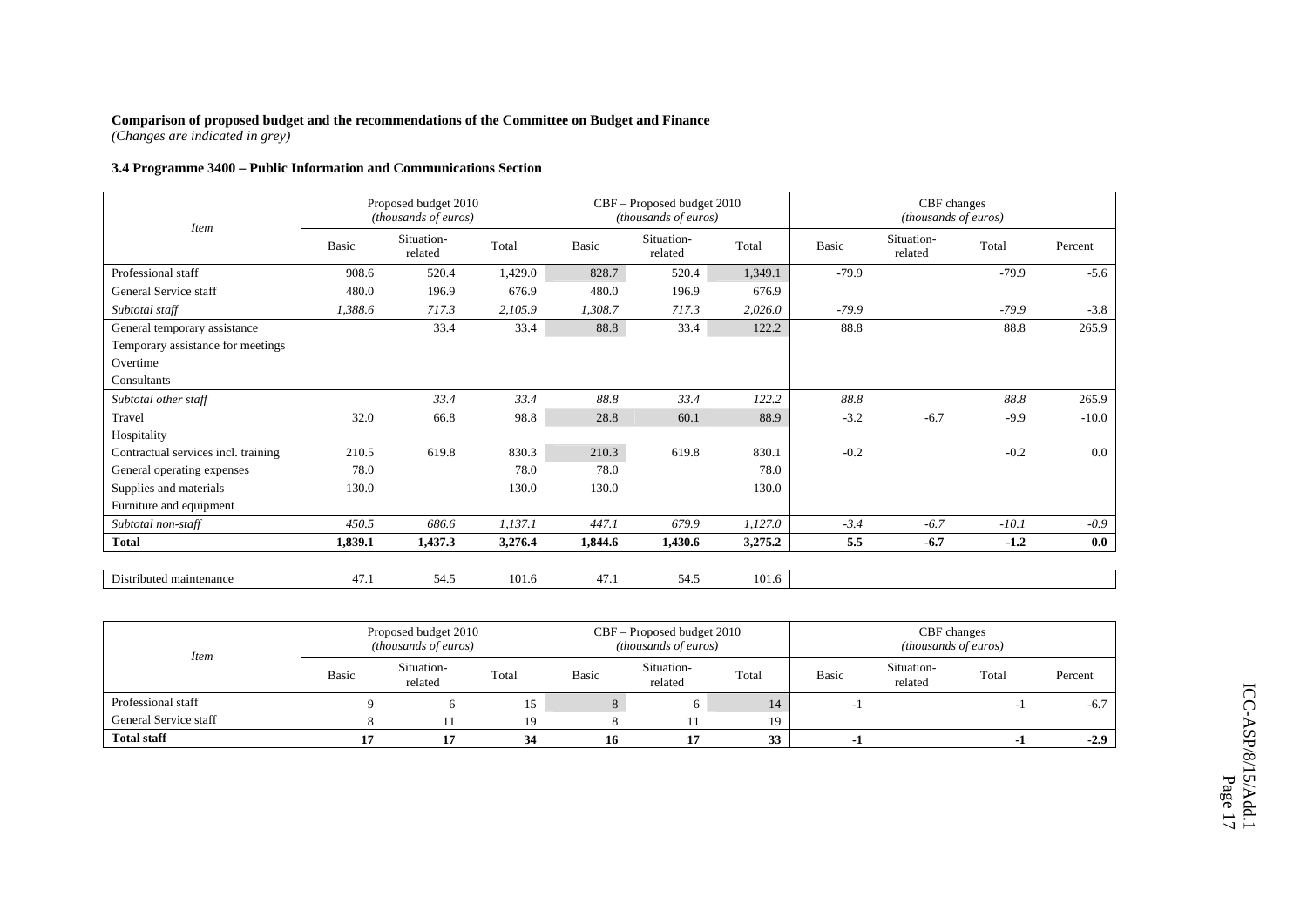| Comparison of proposed budget and the recommendations of the Committee on Budget and Finance<br>(Changes are indicated in grey) |         |                                              |         |              |                                                    |         |        |                                     |          |         |
|---------------------------------------------------------------------------------------------------------------------------------|---------|----------------------------------------------|---------|--------------|----------------------------------------------------|---------|--------|-------------------------------------|----------|---------|
| 3.5 Programme 3500 - Division of Victims and Counsel                                                                            |         |                                              |         |              |                                                    |         |        |                                     |          |         |
|                                                                                                                                 |         | Proposed budget 2010<br>(thousands of euros) |         |              | CBF - Proposed budget 2010<br>(thousands of euros) |         |        | CBF changes<br>(thousands of euros) |          |         |
| <b>Item</b>                                                                                                                     | Basic   | Situation-<br>related                        | Total   | <b>Basic</b> | Situation-<br>related                              | Total   | Basic  | Situation-<br>related               | Total    | Percent |
| Professional staff                                                                                                              | 1,246.5 | 1,566.9                                      | 2,813.4 | 1,246.5      | 1,409.2                                            | 2,655.7 |        | $-157.7$                            | $-157.7$ | $-5.6$  |
| General Service staff                                                                                                           | 360.0   | 232.4                                        | 592.4   | 360.0        | 292.4                                              | 652.4   |        | 60.0                                | 60.0     | 10.1    |
| Subtotal staff                                                                                                                  | 1,606.5 | 1,799.3                                      | 3,405.8 | 1,606.5      | 1,701.6                                            | 3,308.1 |        | $-97.7$                             | $-97.7$  | $-2.9$  |
| General temporary assistance                                                                                                    |         | 22.4                                         | 22.4    |              | 22.4                                               | 22.4    |        |                                     |          |         |
| Temporary assistance for meetings                                                                                               |         |                                              |         |              |                                                    |         |        |                                     |          |         |
| Overtime                                                                                                                        |         |                                              |         |              |                                                    |         |        |                                     |          |         |
| Consultants                                                                                                                     | 8.0     | 50.0                                         | 58.0    | 8.0          |                                                    | 8.0     |        | $-50.0$                             | $-50.0$  | $-86.2$ |
| Subtotal other staff                                                                                                            | 8.0     | 72.4                                         | 80.4    | 8.0          | 22.4                                               | 30.4    |        | $-50.0$                             | $-50.0$  | $-62.2$ |
| Travel                                                                                                                          | 20.2    | 175.5                                        | 195.7   | 15.6         | 141.9                                              | 157.6   | $-4.6$ | $-33.6$                             | $-38.1$  | $-19.5$ |
| Hospitality                                                                                                                     |         |                                              |         |              |                                                    |         |        |                                     |          |         |
| Contractual services incl. training                                                                                             | 12.2    | 3,141.2                                      | 3,153.4 | 11.3         | 2,814.9                                            | 2,826.3 | $-0.9$ | $-326.3$                            | $-327.1$ | $-10.4$ |
| General operating expenses                                                                                                      |         | 27.0                                         | 27.0    |              | 27.0                                               | 27.0    |        |                                     |          |         |
| Supplies and materials                                                                                                          |         |                                              |         |              |                                                    |         |        |                                     |          |         |
| Furniture and equipment                                                                                                         |         |                                              |         |              |                                                    |         |        |                                     |          |         |
| Subtotal non-staff                                                                                                              | 32.4    | 3,343.7                                      | 3,376.1 | 27.0         | 2,983.9                                            | 3,010.8 | $-5.4$ | $-359.8$                            | $-365.3$ | $-10.8$ |
| <b>Total</b>                                                                                                                    | 1,646.9 | 5,215.4                                      | 6,862.3 | 1,641.5      | 4,707.9                                            | 6,349.3 | $-5.4$ | $-507.5$                            | $-513.0$ | $-7.5$  |
|                                                                                                                                 |         |                                              |         |              |                                                    |         |        |                                     |          |         |
| Distributed maintenance                                                                                                         | 49.9    | 73.8                                         | 123.7   | 49.9         | 73.8                                               | 123.7   |        |                                     |          |         |
|                                                                                                                                 |         |                                              |         |              |                                                    |         |        |                                     |          |         |

| <b>Item</b>           |       | Proposed budget 2010<br><i>(thousands of euros)</i> |       |       | CBF – Proposed budget 2010<br>( <i>thousands of euros</i> ) |       | CBF changes<br><i>(thousands of euros)</i> |                       |       |         |  |
|-----------------------|-------|-----------------------------------------------------|-------|-------|-------------------------------------------------------------|-------|--------------------------------------------|-----------------------|-------|---------|--|
|                       | Basic | Situation-<br>related                               | Total | Basic | Situation-<br>related                                       | Total | Basic                                      | Situation-<br>related | Total | Percent |  |
| Professional staff    |       |                                                     | 29    | 1/2   |                                                             | 27    |                                            |                       | $-L$  | $-6.9$  |  |
| General Service staff |       |                                                     | I Z.  |       |                                                             |       |                                            |                       |       | 8.3     |  |
| <b>Total staff</b>    |       | 43                                                  | 41    |       | 22                                                          | 40    |                                            |                       |       | $-2.4$  |  |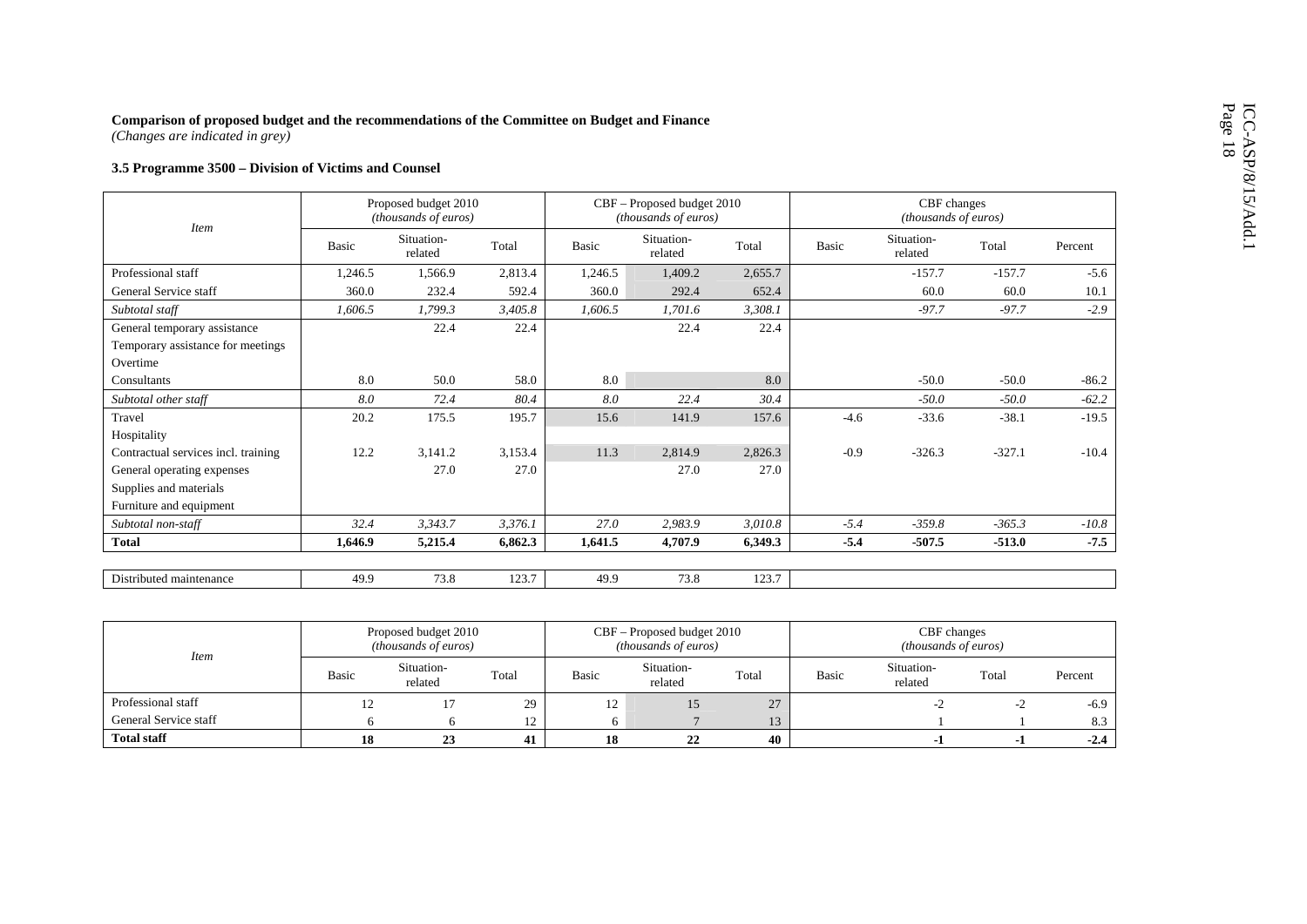*(Changes are indicated in grey)* 

## **4. Major Programme IV – Secretariat of the Assembly of States Parties**

| <b>Item</b>                         |         | Proposed budget 2010<br>(thousands of euros) |         |         | CBF - Proposed budget 2010<br>(thousands of euros) |         |          | CBF changes<br>(thousands of euros) |          |         |
|-------------------------------------|---------|----------------------------------------------|---------|---------|----------------------------------------------------|---------|----------|-------------------------------------|----------|---------|
|                                     | Basic   | Situation-<br>related                        | Total   | Basic   | Situation-<br>related                              | Total   | Basic    | Situation-<br>related               | Total    | Percent |
| Professional staff                  | 611.7   |                                              | 611.7   | 611.7   |                                                    | 611.7   |          |                                     |          |         |
| General Service staff               | 275.4   |                                              | 275.4   | 275.4   |                                                    | 275.4   |          |                                     |          |         |
| Subtotal staff                      | 887.1   |                                              | 887.1   | 887.1   |                                                    | 887.1   |          |                                     |          |         |
| General temporary assistance        | 424.3   |                                              | 424.3   | 424.3   |                                                    | 424.3   |          |                                     |          |         |
| Temporary assistance for meetings   | 774.0   |                                              | 774.0   | 774.0   |                                                    | 774.0   |          |                                     |          |         |
| Overtime                            | 20.0    |                                              | 20.0    | 20.0    |                                                    | 20.0    |          |                                     |          |         |
| Consultants                         |         |                                              |         |         |                                                    |         |          |                                     |          |         |
| Subtotal other staff                | 1,218.3 |                                              | 1,218.3 | 1,218.3 |                                                    | 1,218.3 |          |                                     |          |         |
| Travel                              | 374.3   |                                              | 374.3   | 246.9   |                                                    | 246.9   | $-127.4$ |                                     | $-127.4$ | $-34.0$ |
| Hospitality                         | 10.0    |                                              | 10.0    | 10.0    |                                                    | 10.0    |          |                                     |          |         |
| Contractual services incl. training | 581.5   |                                              | 581.5   | 580.5   |                                                    | 580.5   | $-1.0$   |                                     | $-1.0$   | $-0.2$  |
| General operating expenses          | 29.0    |                                              | 29.0    | 1,128.3 |                                                    | 1,128.3 | 1,099.3  |                                     | 1,099.3  | 3,790.7 |
| Supplies and materials              | 30.0    |                                              | 30.0    | 30.0    |                                                    | 30.0    |          |                                     |          |         |
| Furniture and equipment             | 20.0    |                                              | 20.0    | 20.0    |                                                    | 20.0    |          |                                     |          |         |
| Subtotal non-staff                  | 1,044.8 |                                              | 1,044.8 | 2,015.7 |                                                    | 2,015.7 | 970.9    |                                     | 970.9    | 92.9    |
| <b>Total</b>                        | 3,150.2 |                                              | 3,150.2 | 4,121.1 |                                                    | 4,121.1 | 970.9    |                                     | 970.9    | 30.8    |
|                                     |         |                                              |         |         |                                                    |         |          |                                     |          |         |
| Distributed maintenance             | 25.0    |                                              | 25.0    | 25.0    |                                                    | 25.0    |          |                                     |          |         |

| <i>Item</i>           |       | Proposed budget 2010<br><i>(thousands of euros)</i> |       |       | CBF – Proposed budget 2010<br><i>(thousands of euros)</i> |       |       | CBF changes<br><i>(thousands of euros)</i> |       |         |
|-----------------------|-------|-----------------------------------------------------|-------|-------|-----------------------------------------------------------|-------|-------|--------------------------------------------|-------|---------|
|                       | Basic | Situation-<br>related                               | Total | Basic | Situation-<br>related                                     | Total | Basic | Situation-<br>related                      | Total | Percent |
| Professional staff    |       |                                                     |       |       |                                                           |       |       |                                            |       |         |
| General Service staff |       |                                                     |       |       |                                                           |       |       |                                            |       |         |
| <b>Total staff</b>    |       |                                                     |       |       |                                                           |       |       |                                            |       |         |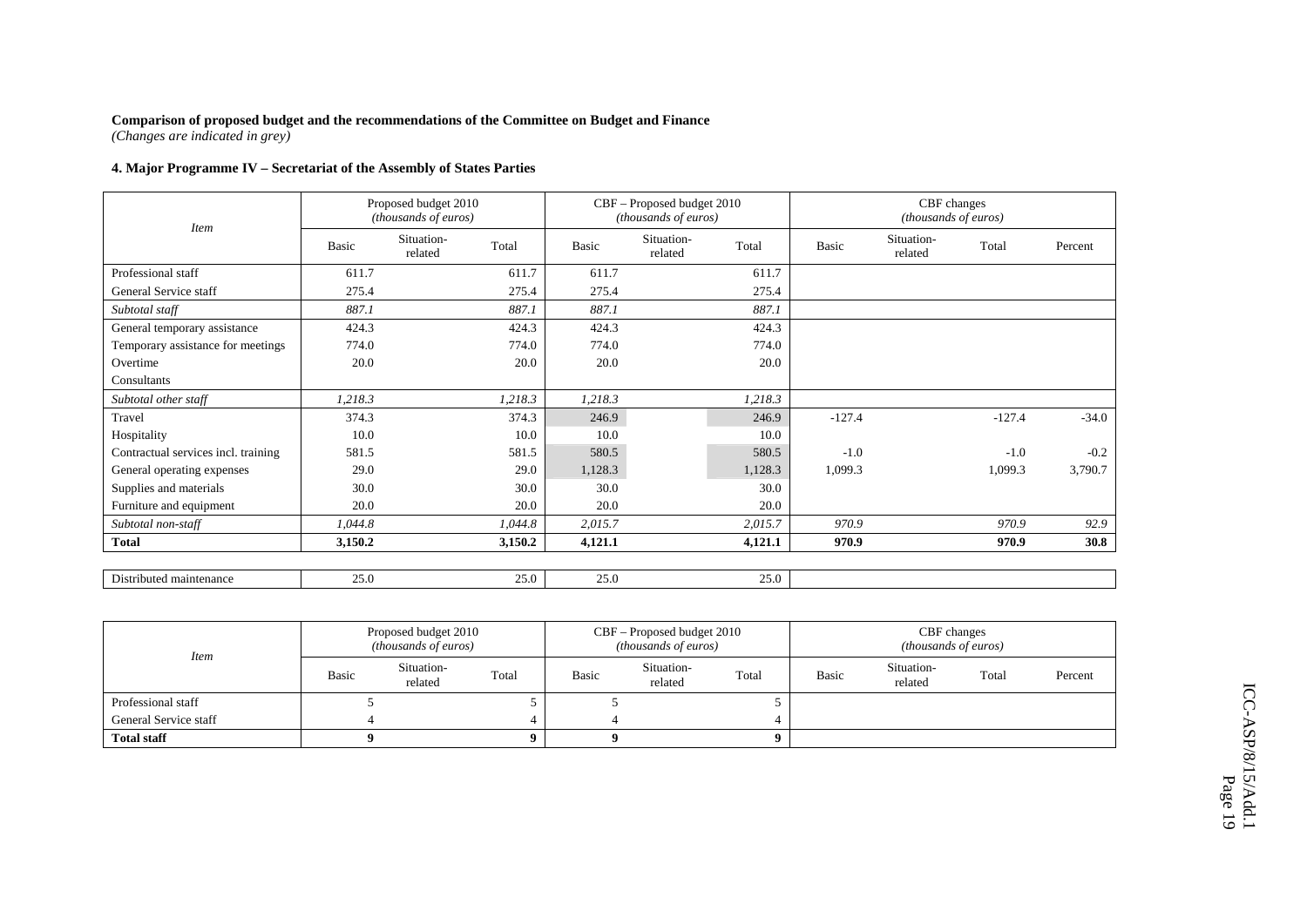| Comparison of proposed budget and the recommendations of the Committee on Budget and Finance<br>(Changes are indicated in grey) |              |                                              |         |       |                                                    |         |          |                                     |          |         |
|---------------------------------------------------------------------------------------------------------------------------------|--------------|----------------------------------------------|---------|-------|----------------------------------------------------|---------|----------|-------------------------------------|----------|---------|
| 5. Major Programme VI - Secretariat of the Trust Fund for Victims                                                               |              |                                              |         |       |                                                    |         |          |                                     |          |         |
|                                                                                                                                 |              | Proposed budget 2010<br>(thousands of euros) |         |       | CBF - Proposed budget 2010<br>(thousands of euros) |         |          | CBF changes<br>(thousands of euros) |          |         |
| <b>Item</b>                                                                                                                     | <b>Basic</b> | Situation-<br>related                        | Total   | Basic | Situation-<br>related                              | Total   | Basic    | Situation-<br>related               | Total    | Percent |
| Professional staff                                                                                                              | 301.5        | 459.4                                        | 760.9   | 162.1 | 459.4                                              | 621.5   | $-139.4$ |                                     | $-139.4$ | $-18.3$ |
| General Service staff                                                                                                           | 120.0        | 92.3                                         | 212.3   | 60.0  | 60.0                                               | 120.0   | $-60.0$  | $-32.3$                             | $-92.3$  | $-43.5$ |
| Subtotal staff                                                                                                                  | 421.5        | 551.7                                        | 973.2   | 222.1 | 519.4                                              | 741.5   | $-199.4$ | $-32.3$                             | $-231.7$ | $-23.8$ |
| General temporary assistance                                                                                                    |              | 94.7                                         | 94.7    |       | 130.3                                              | 130.3   |          | 35.6                                | 35.6     | 37.6    |
| Temporary assistance for meetings                                                                                               |              |                                              |         |       |                                                    |         |          |                                     |          |         |
| Overtime                                                                                                                        |              |                                              |         |       |                                                    |         |          |                                     |          |         |
| Consultants                                                                                                                     | 28.5         |                                              | 28.5    | 28.5  |                                                    | 28.5    |          |                                     |          |         |
| Subtotal other staff                                                                                                            | 28.5         | 94.7                                         | 123.2   | 28.5  | 130.3                                              | 158.8   |          | 35.6                                | 35.6     | 28.9    |
| Travel                                                                                                                          | 76.0         | 91.7                                         | 167.7   | 68.4  | 82.5                                               | 150.9   | $-7.6$   | $-9.2$                              | $-16.8$  | $-10.0$ |
| Hospitality                                                                                                                     | 5.0          |                                              | 5.0     | 5.0   |                                                    | 5.0     |          |                                     |          |         |
| Contractual services incl. training                                                                                             | 78.2         | 61.0                                         | 139.2   | 76.9  | 60.4                                               | 137.3   | $-1.3$   | $-0.6$                              | $-1.9$   | $-1.3$  |
| General operating expenses                                                                                                      | 5.0          | 14.0                                         | 19.0    | 5.0   | 14.0                                               | 19.0    |          |                                     |          |         |
| Supplies and materials                                                                                                          | 5.0          |                                              | 5.0     | 5.0   |                                                    | 5.0     |          |                                     |          |         |
| Furniture and equipment                                                                                                         |              |                                              |         |       |                                                    |         |          |                                     |          |         |
| Subtotal non-staff                                                                                                              | 169.2        | 166.7                                        | 335.9   | 160.3 | 156.9                                              | 317.2   | $-8.9$   | $-9.8$                              | $-18.7$  | $-5.6$  |
| <b>Total</b>                                                                                                                    | 619.2        | 813.1                                        | 1,432.3 | 410.9 | 806.6                                              | 1,217.5 | $-208.3$ | $-6.5$                              | $-214.8$ | $-15.0$ |
|                                                                                                                                 |              |                                              |         |       |                                                    |         |          |                                     |          |         |
| Distributed maintenance                                                                                                         | 11.0         | 22.4                                         | 33.4    | 11.0  | 22.4                                               | 33.4    |          |                                     |          |         |

| <i>Item</i>           |       | Proposed budget 2010<br><i>(thousands of euros)</i> |       |       | CBF - Proposed budget 2010<br><i>(thousands of euros)</i> |       | CBF changes<br><i>(thousands of euros)</i> |                       |       |         |  |
|-----------------------|-------|-----------------------------------------------------|-------|-------|-----------------------------------------------------------|-------|--------------------------------------------|-----------------------|-------|---------|--|
|                       | Basic | Situation-<br>related                               | Total | Basic | Situation-<br>related                                     | Total | Basic                                      | Situation-<br>related | Total | Percent |  |
| Professional staff    |       |                                                     |       |       |                                                           |       |                                            |                       |       | $-16.7$ |  |
| General Service staff |       |                                                     |       |       |                                                           |       |                                            | $-$                   | - 2   | $-60.0$ |  |
| <b>Total staff</b>    |       |                                                     |       |       |                                                           |       | - 1                                        | $-2$                  |       | $-36.4$ |  |